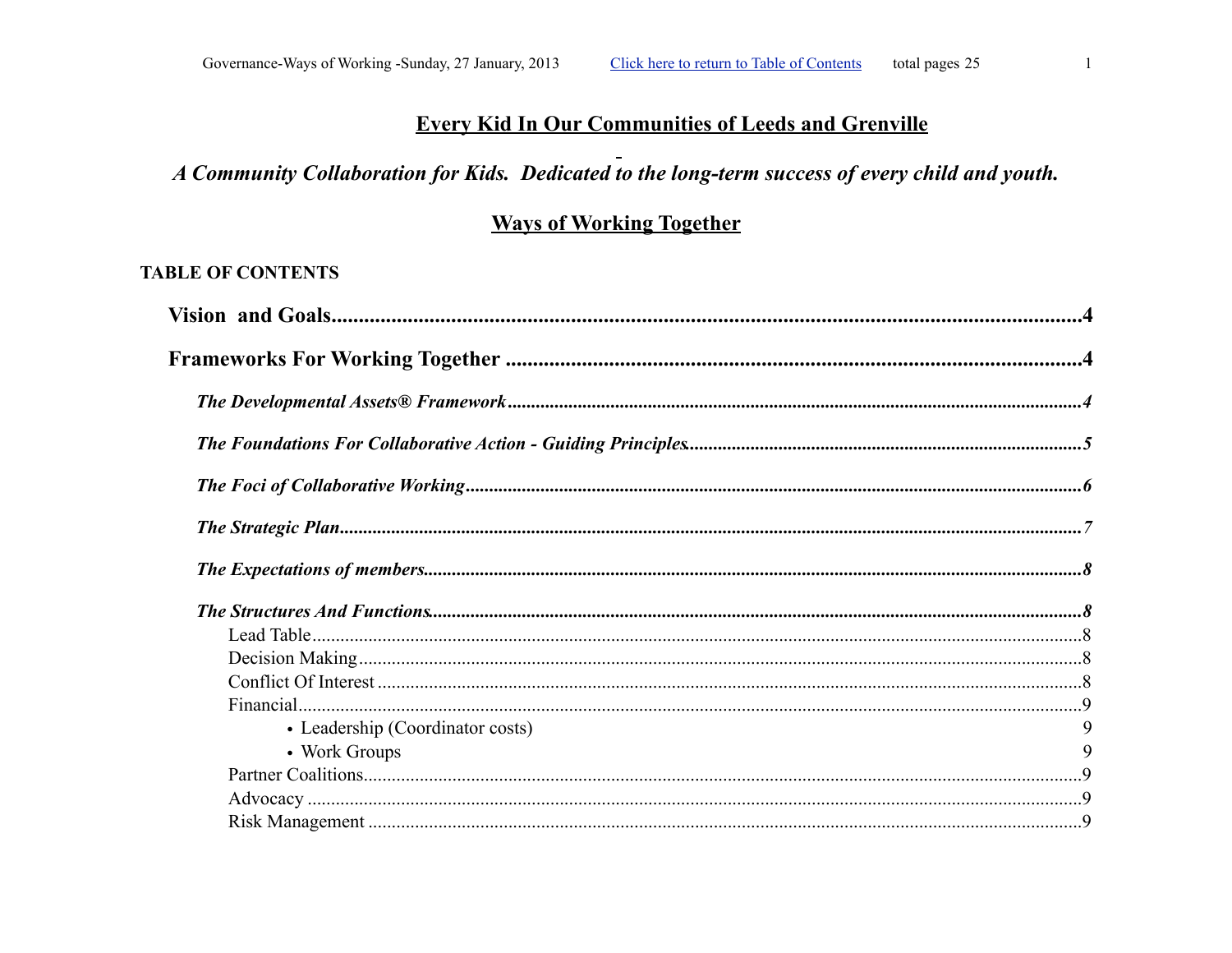|  |  | ź |
|--|--|---|
|  |  |   |
|  |  |   |
|  |  |   |
|  |  |   |
|  |  |   |

| • Coordination and Planning                       | 11 |
|---------------------------------------------------|----|
| • Budget                                          | 11 |
| • Community Criminal Court Fund                   | 11 |
| • Evaluation/Research and Data: the Evidence Base | 11 |
|                                                   |    |
|                                                   |    |
| • Best Start Years                                | 12 |
| • 18 Month Strategy                               | 12 |
| • Early Learning Programme                        | 12 |
| • Early Development Instrument (EDI)              | 12 |
| • Special Needs Reference                         | 12 |
| • Developmental Screening                         | 12 |
| • School Age Years                                | 12 |
| • Step Into Kindergarten                          | 12 |
| • Value Every Kid                                 | 12 |
| • Every Age                                       | 12 |
| • Recreation - Making Play Possible               | 13 |
| • Assets                                          | 13 |
| • Triple P                                        | 13 |
| • Transportation                                  | 13 |
| • Read to Every Kid                               | 13 |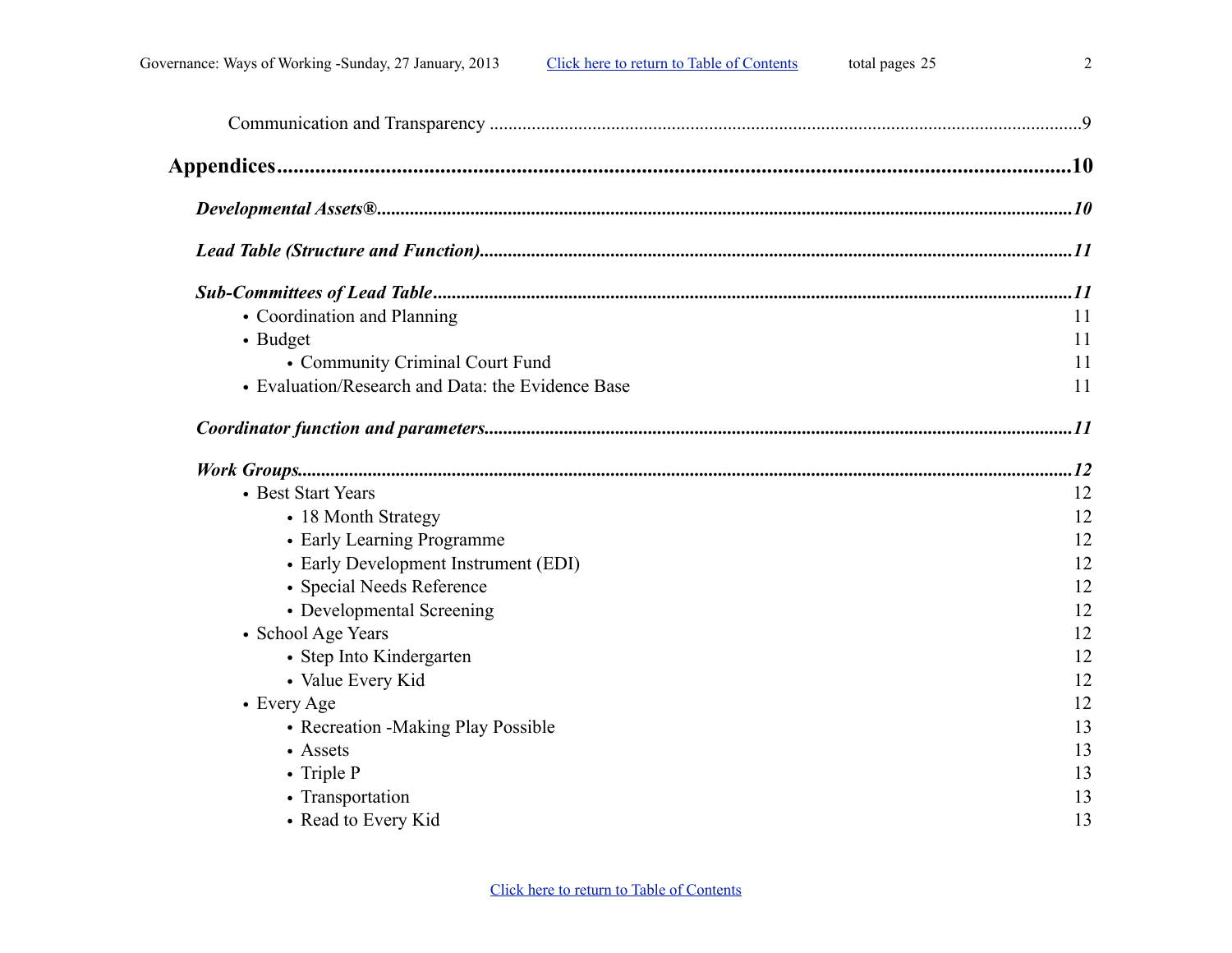| • Service Coordination           | 13 |
|----------------------------------|----|
| • Child and Family Centres       | 13 |
| • Mental Health                  | 13 |
|                                  |    |
| • Autism Spectrum Disorder (ASD) | 13 |
| • Youth Engagement,              | 13 |
| $\bullet$ Other??                | 13 |
|                                  |    |
|                                  |    |
|                                  |    |
| $\it Risk \ Management 14$       |    |
|                                  |    |
|                                  |    |
|                                  |    |
|                                  |    |
|                                  |    |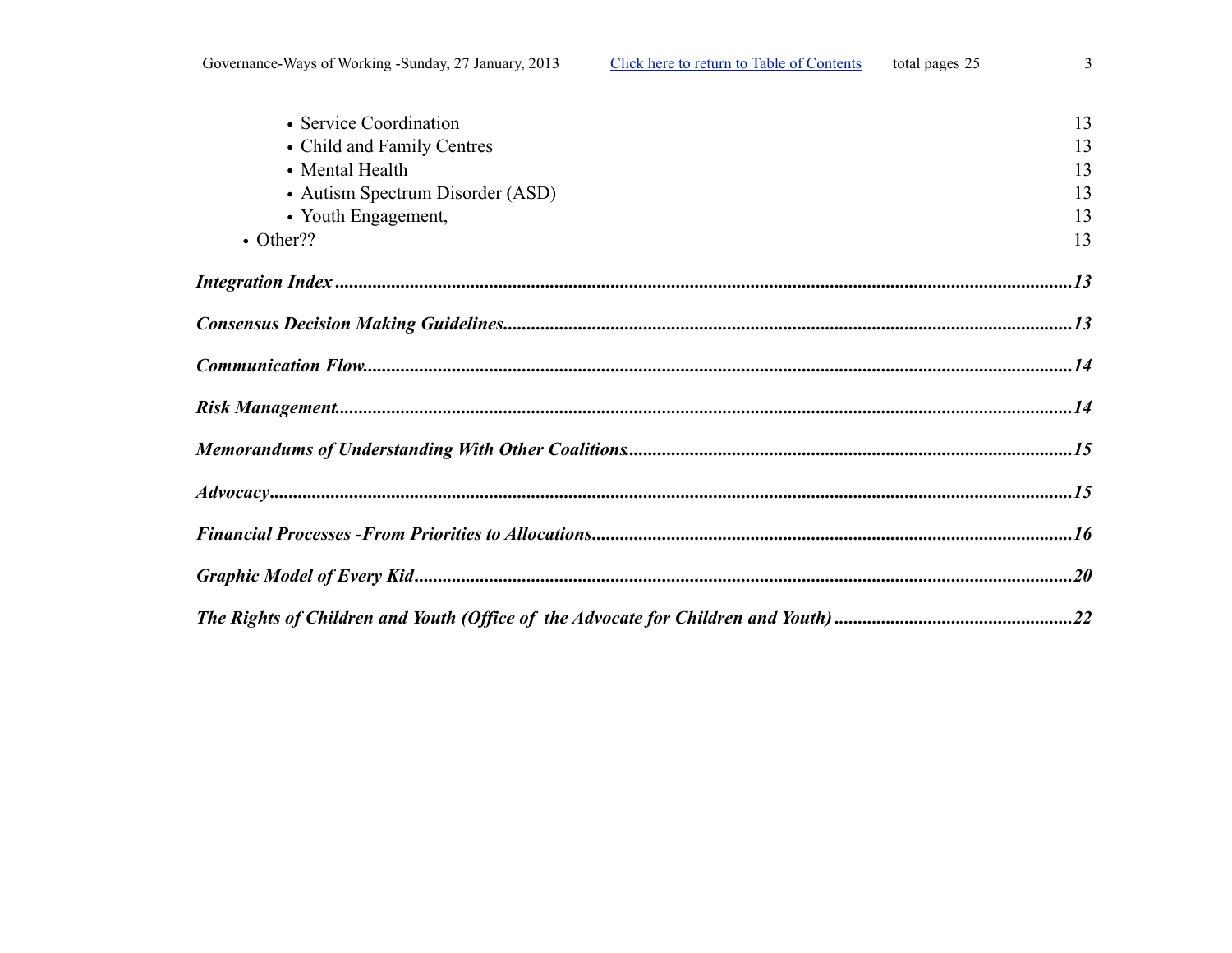#### <span id="page-3-0"></span>**Vision and Goals**

**Members of Every Kid have as a shared vision Leeds and Grenville communities where every child and youth is safe, healthy, valued and lives in family and neighborhood. Communities where:**

- 1. **Every baby has the best start possible.**
- 2. **Every child and youth is cared for and safe**
- 3. **Every child is ready for school**
- 4. **Every child and youth is successful at school**
- 5. **Every child and youth is practicing safe and healthy behaviours**
- 6. **Every youth is making successful transitions to adulthood**

## <span id="page-3-1"></span>**Frameworks For Working Together**

The Vision of Every Kid is centred on the above goals which guide members in their collaborative and that drive them to find ways to effectively do so. These goals are the magnetic attractors that lead to common purpose and that bring participants to the Lead Table and to the Work Groups where action occurs. Every Kid operates from the shared perspective of the framework of Developmental Assets®® from the Search Institute®. By nurturing the Assets of every child, EKIOC plays a stewardship role, and facilitates cooperative planning to ensure the optimal use of resources for the benefit of our children , their families and our communities.

#### <span id="page-3-2"></span>**I. The Developmental Assets® Framework**

Developmental Assets<sup>®</sup> is a framework of 40 positive experiences and qualities that all of us have the power to bring into the lives of our children and youth of all backgrounds, every type and size of community and in any family of any income level. They are based on child and adolescent development scientific research and built on two types of applied research:

- **PREVENTION:** which focuses on protective factors that inhibit high risk behaviours and
- **RESILIENCY:** which identifies factors that increase young people's ability to rebound in the face of adversity.

They form a comprehensive picture of what our kids need to grow up healthy, caring and responsible and thrive throughout life. [\(see Appendix 1\)](#page-9-1)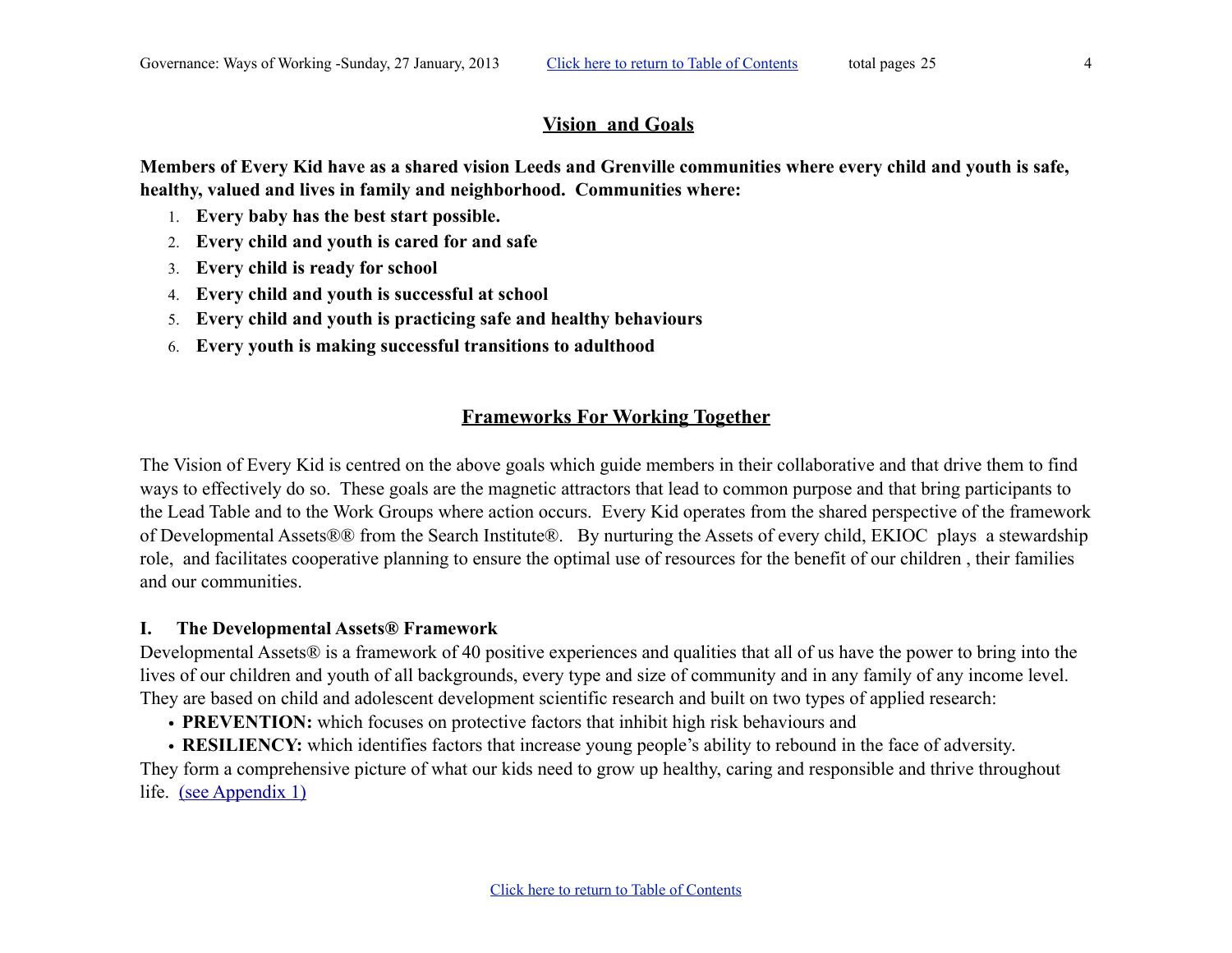#### <span id="page-4-0"></span>**II. The Foundations For Collaborative Action - Guiding Principles**

a. Equality

All members of Lead Table are equals regardless of size of the organization they represent. Every Kid members are leaders not bosses.

b. Stewardship

Members of Lead Table:

- speak and act together in the best interest of all kids of Leeds and Grenville.
- act primarily as stewards of the community interest and secondarily as representatives of their organization's interests.
- c. Empty Chair Principle

EKIOC and its working groups strive to include all parties representing and supporting children and youth in Leeds and Grenville. Membership will be reviewed periodically to ensure balanced representation.

d. Transparency

Every effort is made to ensure that all actions are performed and communicated in a way that fosters transparency.

e. Collaboration

Members see value of and potential in their acting together to achieve better outcomes for kids. By working together EKIOC members can collectively enhance their capacities to create results that optimise the future for our kids.

f. Cost sharing

Costs and impact on individual members are shared in an equitable manner with consideration given to the individual member's mandates and the funding associated with achieving them.

g. [Service integration](#page-12-11) 

EKIOC is committed to supporting organizations and stakeholders in moving further along the service integration continuum, for the betterment of children and youth. Integration is enhanced by community shared implementation/agreements/protocols.

h. Advocacy

Actions are guided by [The Rights of Children and Youth](#page-21-0) as stated by the Office of the Advocate for Children and Youth.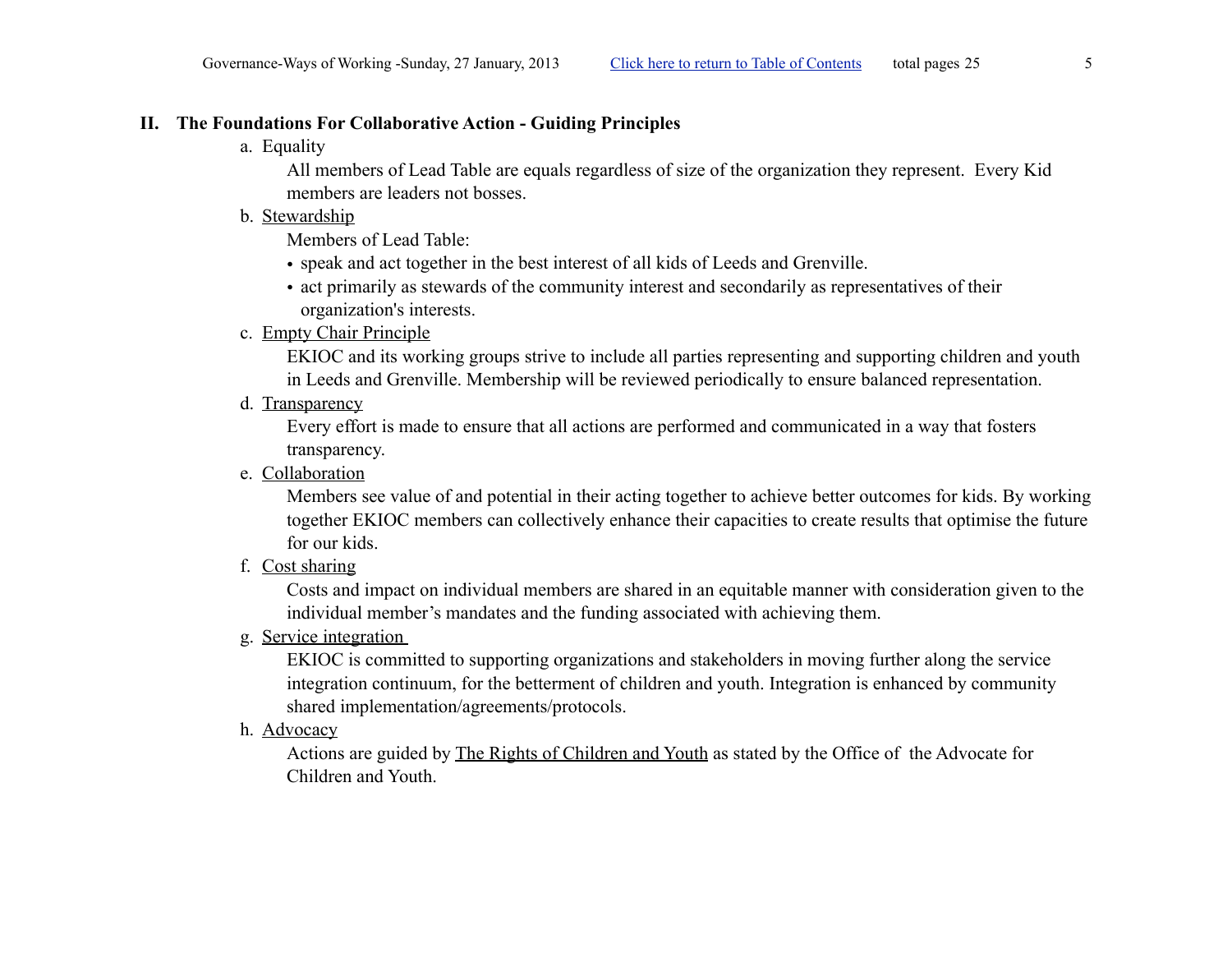#### <span id="page-5-0"></span>**III. The Foci of Collaborative Working**

Every Kid in Our Communities works towards collaborative public action that will result in measurable change in the root conditions impacting the well being of children and their caregivers. It offers no direct service but instead fosters collaboration between members so they can align their services into an integrated delivery of services for all.

Guided by Developmental Assets®, we focus our actions on the following interconnected, overlapping strategic areas.

#### a. Investing in Innovative Programming

Every Kid invests in innovative programming to test a promising practice, to establish a case for universal access to a needed service, to assess the impact of increased collaborative integrated action and to implement evidence based programs to address demonstrated need.

b. Evaluating Impact and Creating and/or Sharing New Knowledge

Every Kid's research data gathering endeavours relate to the development and/or implementation of policies and programs that truly support children and their families by enhancing their Developmental Assets®. Knowledge creation and sharing involves priority setting, planning and evaluation. Results often leverage additional investment and work. Every Kid partners work together in sharing research and informing policy.

c. Strengthening the Community's Foundations

Every Kid acts:

- to link existing professional development opportunities and to provide shared opportunities for staff in the child and youth sector,
- to disseminate new research information on children and youth and on best evidence informed practices,
- to bring together service providers to establish standards of practice and a common language framed by Developmental Assets®,
- to enable our community to become more effective in its responsiveness to issues impacting children and youth.
- enhance communication between members and across communities and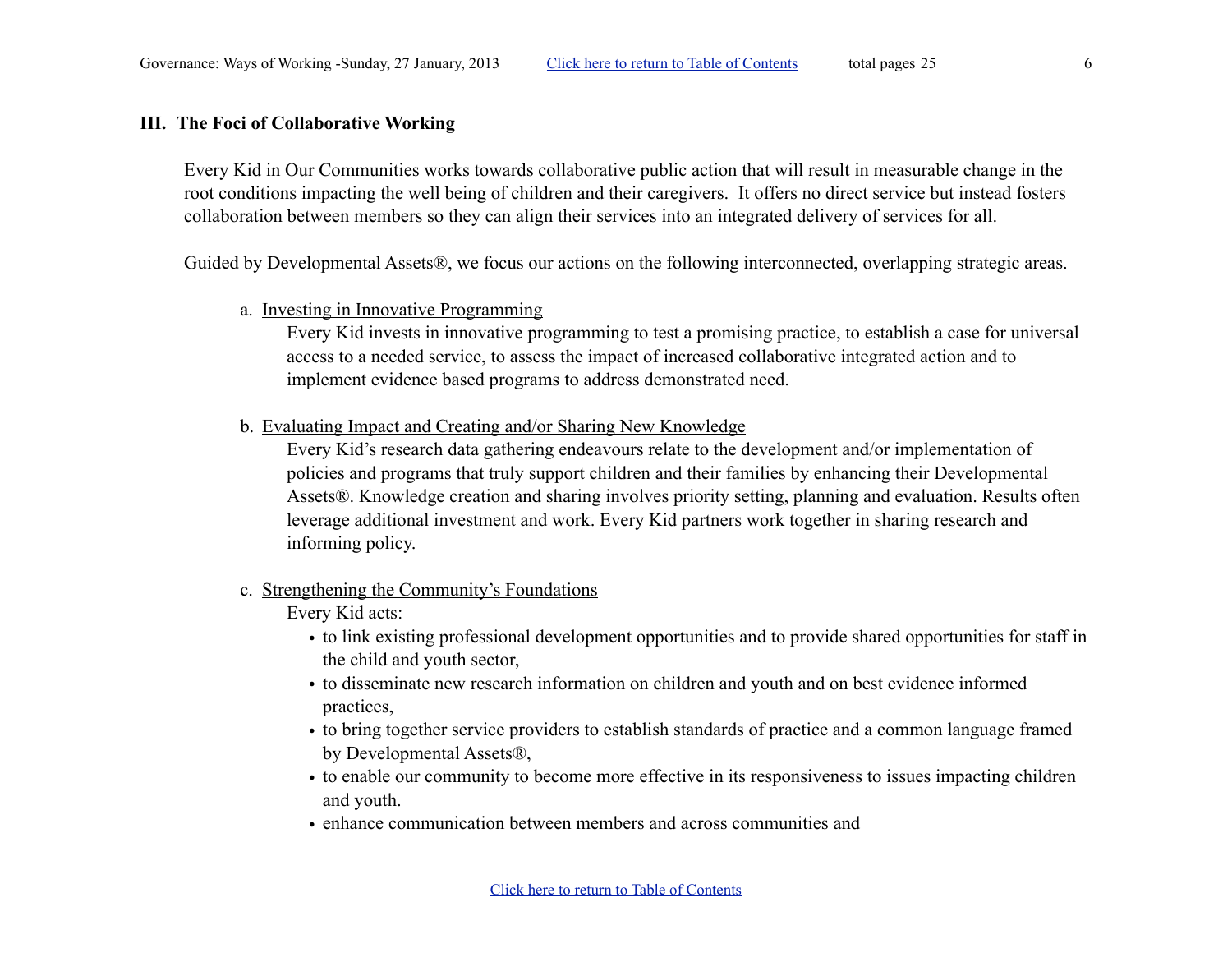- to share knowledge and skill of adults who work with and care about children and youth.
- d. Engaging the Community in Designing Solutions That Increase Assets for Kids

By identifying shared concerns, overlaps and gaps, by bringing collective expertise and resources to the Lead and Work tables, and by addressing social policy barriers impacting children, Every Kid seeks to put into service powerful integrated solutions to kids' issues.

e. Shifting Thinking

Every Kid's social messaging invites individuals, employers, employee groups and decision-makers to keep children at the forefront of civic engagement and action. Every Kid acts to place children's issues at the top of the public agenda and challenges our communities, our organizations and our citizens to focus on solutions. It measures outcomes in terms the Developmental Assets® our kids require for success.

f. Playing a Catalyst Role,

Every Kid's tables provide the opportunity for members to come together, catalysing action that move our communities toward achieving the goals of Every Kid. This role is enhanced through transparent and complete communication.

#### **IV. The Strategic Plan**

<span id="page-6-0"></span>A Broad Framework that strategically builds on the assets, core competencies and interests of the partners and:

- is specific enough to mobilize action but loose enough for structures and initiatives to arise organically and be seized upon quickly,
- is based on the current assets, successes, gaps and needs in the system,
- informs integration of services where beneficial,
- is annually reviewed, updated and agreed upon and
- provides direction as to leadership and resourcing of actions.

Collaboration agreements, protocols and descriptions of related processes provide the structure which commits members to work together to achieve the vision and goals of Every Kid.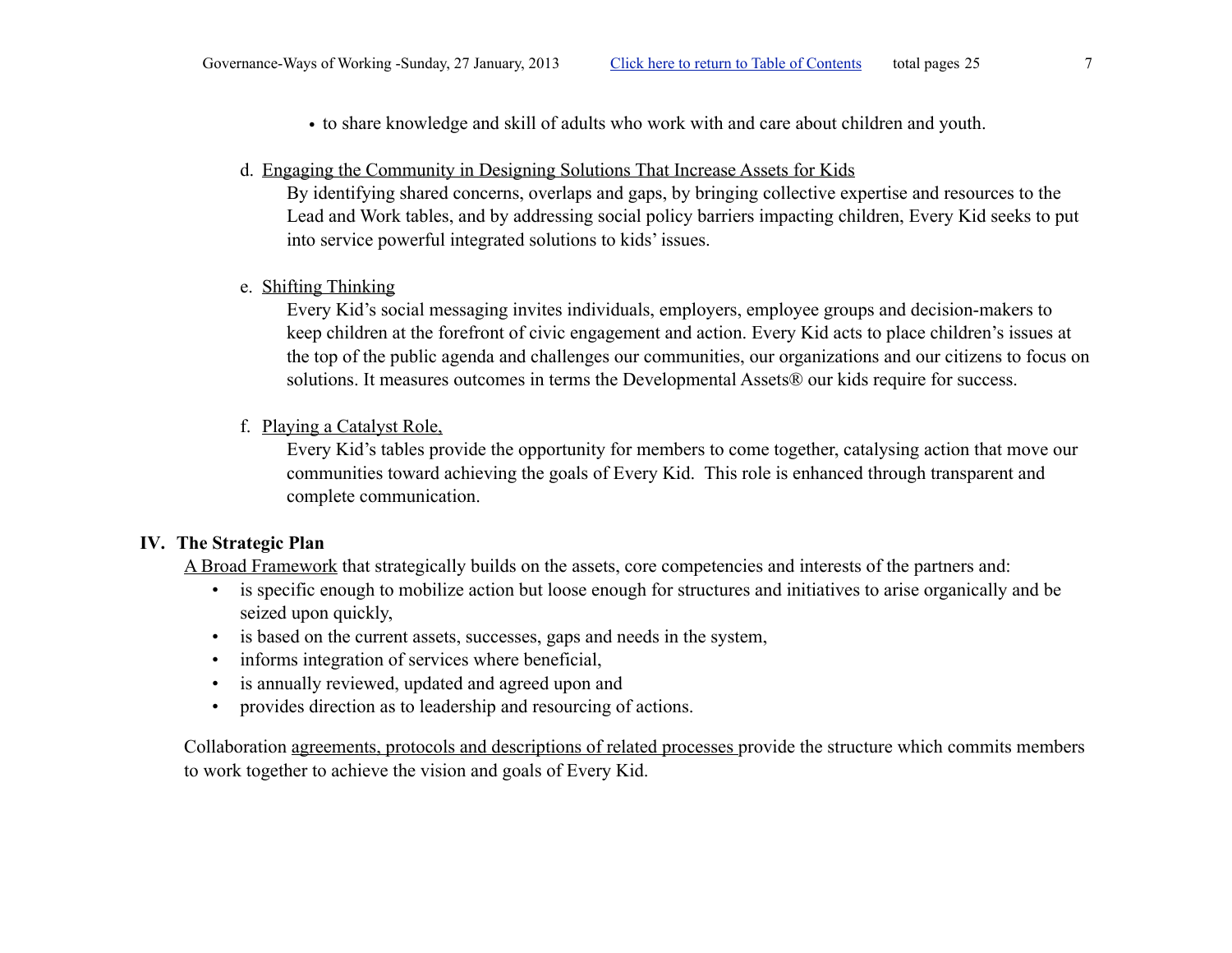#### <span id="page-7-0"></span>**V. The Expectations of members**

All members will:

contribute to meeting discussions, decisions and communications in a positive and professional manner.

ensure their employer's awareness of involvement and have their support and be responsible for travel and meeting costs to participate/attend working group meetings

#### <span id="page-7-1"></span>**VI. The Structures And Functions**

<span id="page-7-2"></span>a. [Lead Table](#page-10-0)

made up primarily of key decision makers or their designates of organizations that serve children, youth and their families. They are supported by:

- i. [Sub-committees of Lead Table](#page-10-1)
- ii. [Work Groups](#page-11-0) -established to carry out actions that advance the achievement of the goals.
- iii.Chairs and co-chairs and a
- iv.[Coordinator](#page-10-6) who is responsible to Lead Table and coordinates and facilitates Work Groups

#### <span id="page-7-3"></span>b. [Decision Making](#page-12-12)

Members share decision making responsibility. Decisions are made by consensus.

<span id="page-7-4"></span>c. Conflict Of Interest

Members are expected to identify any potential conflict of interest when they feel one might exist with regard to the position they hold beyond Every Kid. They can be present but not contribute to discussion unless asked by chair to provide specific information and will not take part in decision making regarding the issue.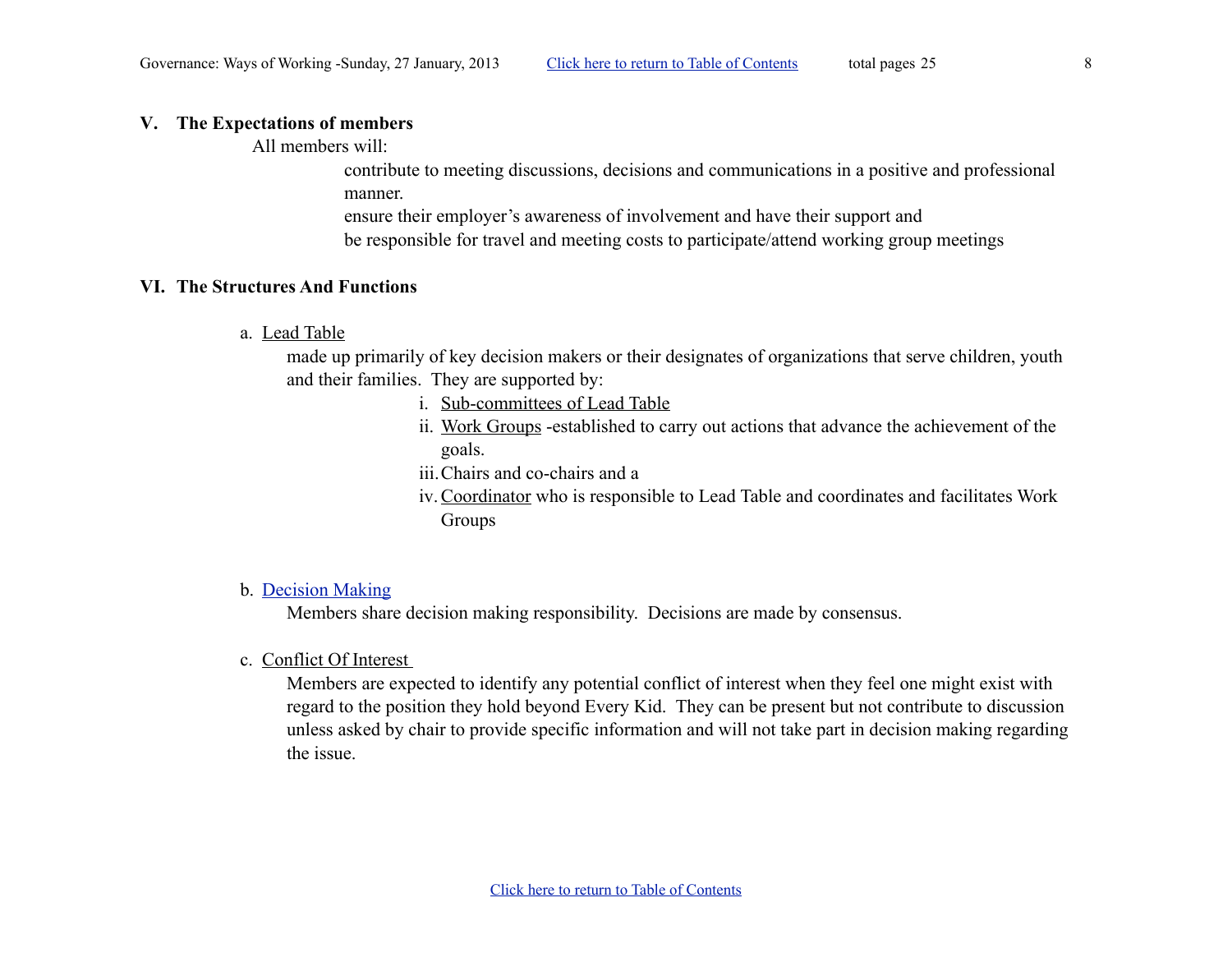## <span id="page-8-0"></span>d. Financial

i) Leadership (Coordinator costs)

<span id="page-8-1"></span>Salary and operating expenses of coordination are provided through the Lead Table by means of a flow through agreement with one of its members (currently through Family and Children's Services of Lanark, Leeds and Grenville). This member provides accounting support to Coordinator and acts as employer only in event of disciplinary action.

ii) Work Groups

<span id="page-8-2"></span>Resources required to support the work groups identified by the strategic plan are made available through processes of the Lead Table so as to allow the work groups to focus on action rather than acquiring funding. Work Groups act to support the Lead Table obtaining funding by providing data and results and creation of funding applications submitted through a member of the Lead Table.

**• [Appendix 2 see chart and process at end of document](#page-16-0)**

## <span id="page-8-3"></span>e. [Partner Coalitions](#page-14-2)

- Safe Communities
- Healthy Communities
- Community Justice Partners
- Student Support Leadership Initiative
- <span id="page-8-4"></span>f. [Advocacy](#page-14-1)

Every Kid's advocacy role is one of taking action by speaking out against injustice and the abuse of rights, with and on behalf of children, youth and/or their families.

- <span id="page-8-5"></span>g. [Risk Management](#page-13-1)
- <span id="page-8-6"></span>h. [Communication](#page-13-0) and Transparency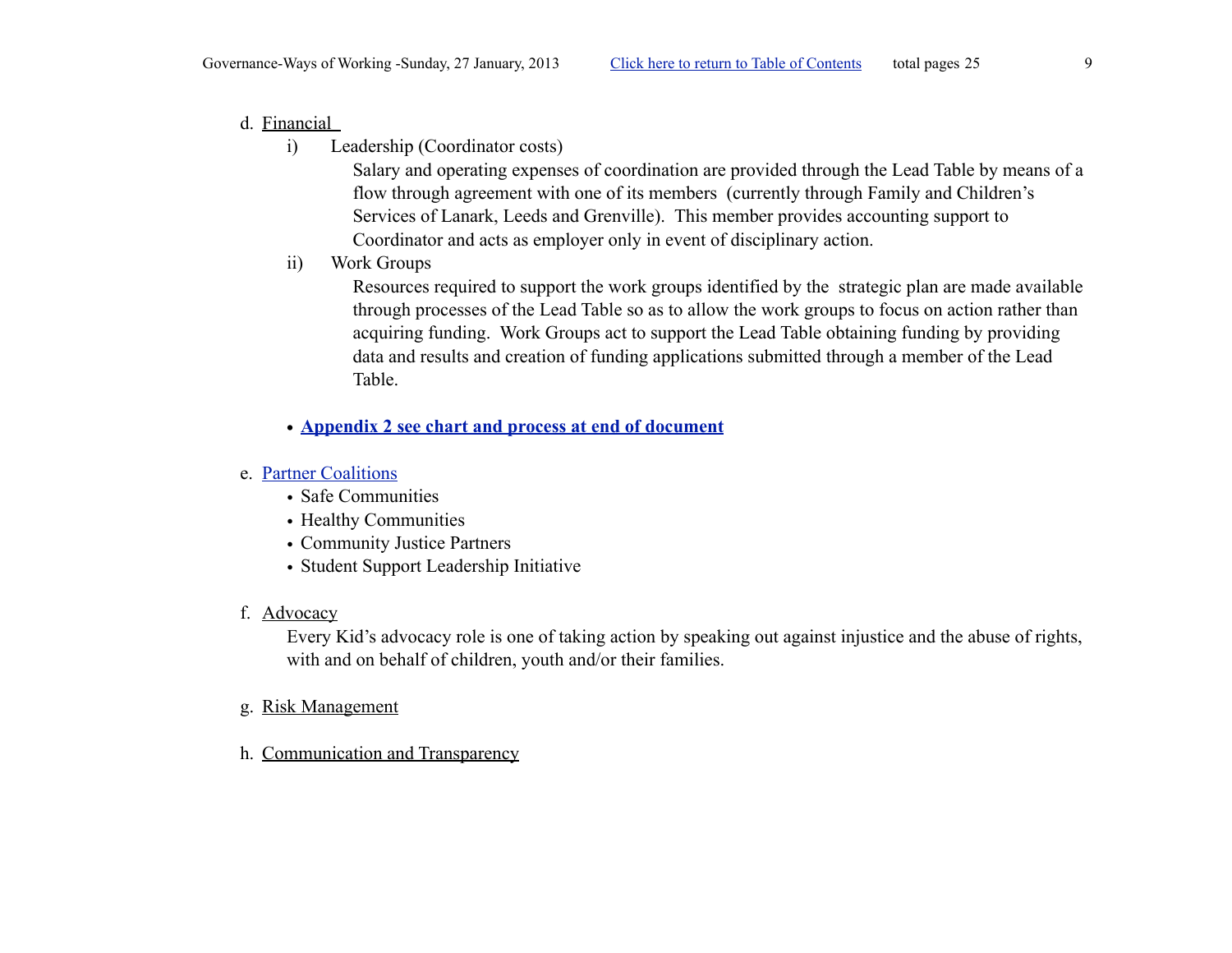### <span id="page-9-0"></span>*Appendices*

#### <span id="page-9-1"></span>**A. Developmental Assets®**

## **External Assets**

The first 20 Developmental Assets® focus on positive experiences that young people receive from the people and institutions in their lives. Four categories of external assets are included:

- **Support**-Young people need to experience support, care, and love from their families, neighbours, and many others. They need organizations and institutions that provide positive, supportive environments.
- **Empowerment**-Young people need to be valued by their community and have opportunities to contribute to others. For this to occur, they must be safe and feel secure.
- **Boundaries and expectations**-Young people need to know what is expected of them and whether activities and behaviours are "in bounds" and "out of bounds."
- **Constructive use of time**-Young people need constructive, enriching opportunities for growth through creative activities, youth programs.

#### **Internal Assets**

A community's responsibility for its young people does not end with the provision of external assets. Caring adults must make a similar commitment to nurturing the internal qualities that guide positive choices and foster a sense of confidence, passion, and purpose. Young people need this wisdom to make responsible decisions about the present and future. The framework includes four categories of internal assets:

- **Commitment to learning**-Young people need to develop a lifelong commitment to education and learning.
- **Positive values**-Young people need to develop strong values that guide their choices.
- **Social competencies**-Young people need skills and competencies that equip them to make positive choices, to build relationships, and to succeed in life.
- **Positive identity**-Young people need a strong sense of their own power, purpose, worth, and promise.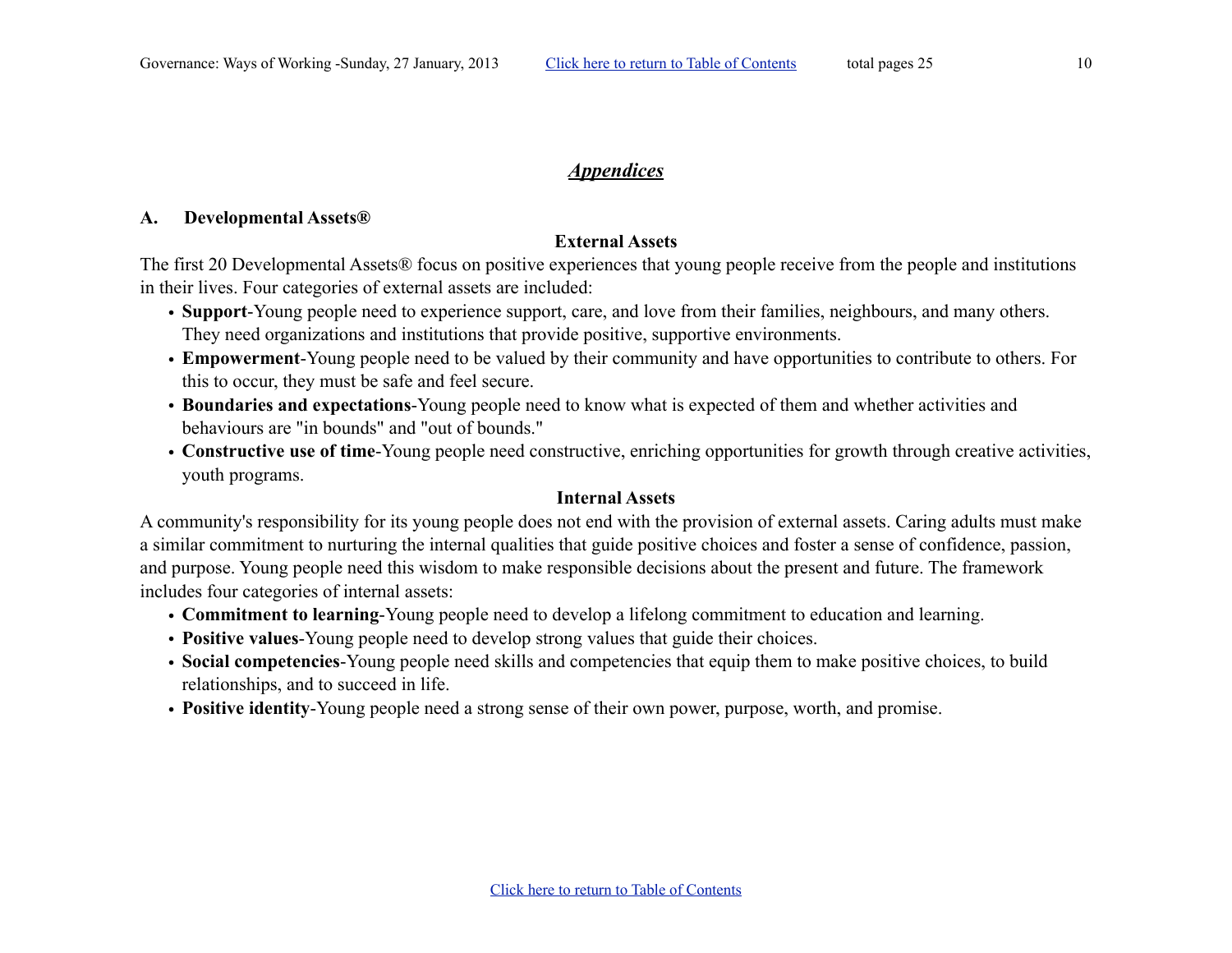## **B. Lead Table (Structure and Function)**

<span id="page-10-0"></span>The Lead Table provides leadership to meet the vision and goals of Every Kid. It does this by overall direction setting and collaborative decision making. Every Kid demonstrates accountability to the communities of Leeds and Grenville and to its funding partners through a commitment to achieving its goals using best practice and evaluation.

- *Lead Table Membership Agreement: All members sign off on the Lead Table membership agreement (attached)*
- Lead table must establish a fund available to be used at the discretion of the Coordinator to serve the collaboration (see accountability guidelines)

## **C. Sub-Committees of Lead Table**

- <span id="page-10-2"></span><span id="page-10-1"></span>a) Coordination and Planning
- <span id="page-10-3"></span>b) Budget
	- i) Community Criminal Court Fund
- <span id="page-10-5"></span><span id="page-10-4"></span>b) Evaluation/Research and Data: the Evidence Base

## **D. Coordinator function and parameters**

<span id="page-10-6"></span>The Coordinator is a process catalyst who:

- supports collaboration and integration,
- facilitates day to day operations,
- guides planning and helps implement strategic direction,
- facilitates meetings,
- facilitates consensus,
- incubates needed work groups,
- supports the chairs and/or facilitator of each Work Group and Lead Table,
- integrates work within and across Work Groups and Lead Table,
- builds trust among members and mediate conflict as needed and
- ensures focus on measurable outcomes that support the vision.

The Coordinator is a capacity builder who:

- fosters skill development,
- guides financial planning and action,
- encourages involvement of less active members,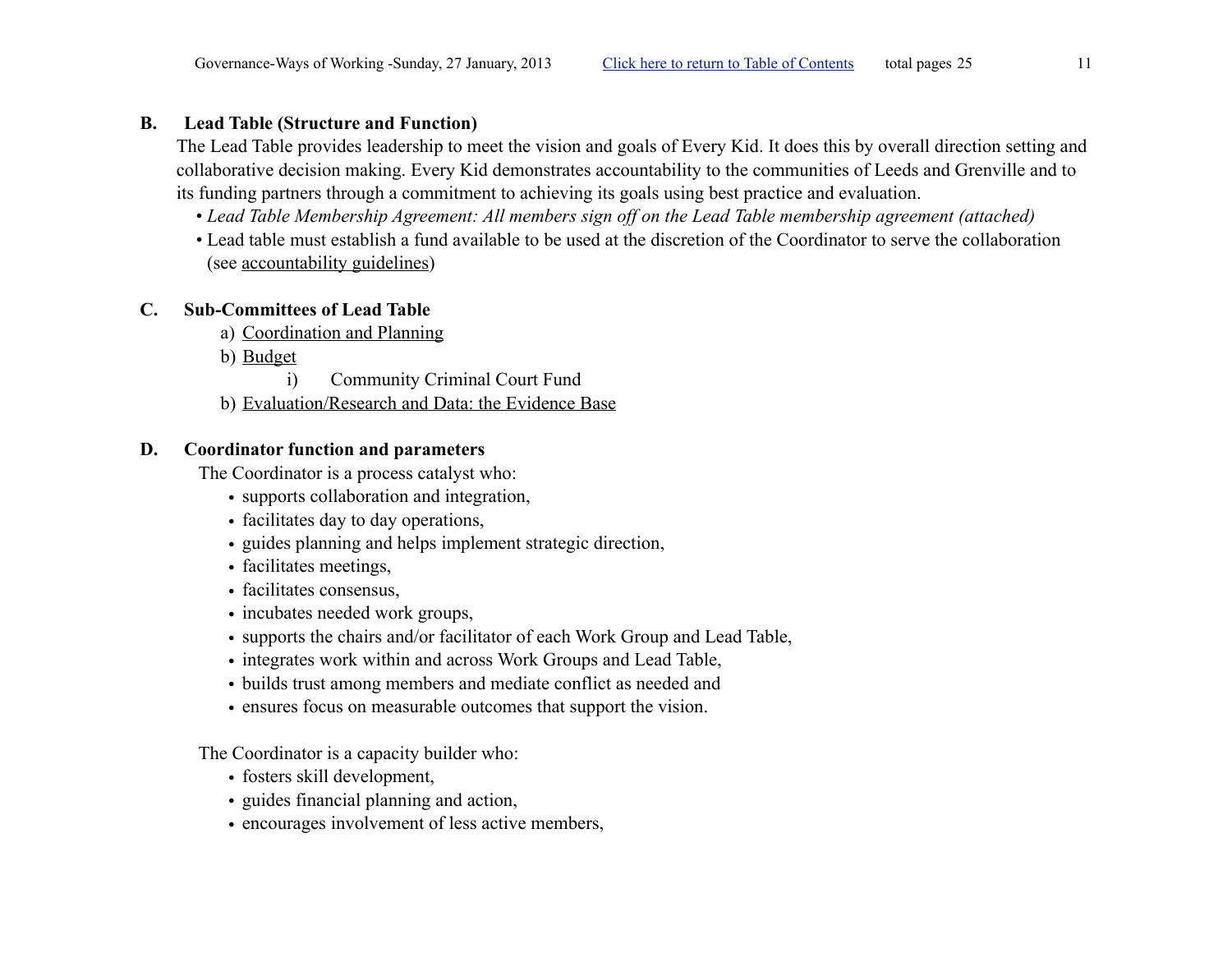- supports action based on a foundation of research and data and evidence based practice and
- highlights value of collaboration to mandates of member agencies.

The Coordinator:

- must be separate from any agency –arm's length so as to not impact negatively on balance of power, create undue expectation on payment agency to take responsibility for duties or allow other members to defer responsibility for equal action,
- must be a highly skilled, discriminating and experienced individual who models collaboration and servant leadership and acts to support the content experts of the Lead Table and its Work Groups. Supports leadership development at all tables
- must administer a discretionary fund made available by the Lead Table to effectively serve the collaboration (see accountability guidelines)

## <span id="page-11-0"></span>**E. Work Groups**

• The vision of EKIOC is realized through a number of action oriented working groups, designated to focus on priority areas which change from time to time depending on the research and data related to goals of Every Kid. All work groups act in accordance with their terms of reference. (See attached template). They report to and are accountable to the Lead Table. Work Groups include:

## <span id="page-11-1"></span>a) Best Start Years

- <span id="page-11-2"></span>i) 18 Month Strategy
- <span id="page-11-3"></span>ii) Early Learning Programme
- <span id="page-11-4"></span>iii) Early Development Instrument (EDI)
- <span id="page-11-5"></span>iv) Special Needs Reference
- <span id="page-11-9"></span><span id="page-11-8"></span><span id="page-11-6"></span>v) Developmental Screening
- <span id="page-11-7"></span>f) School Age Years
	- i) Step Into Kindergarten
	- ii) Value Every Kid
- <span id="page-11-10"></span>c) Every Age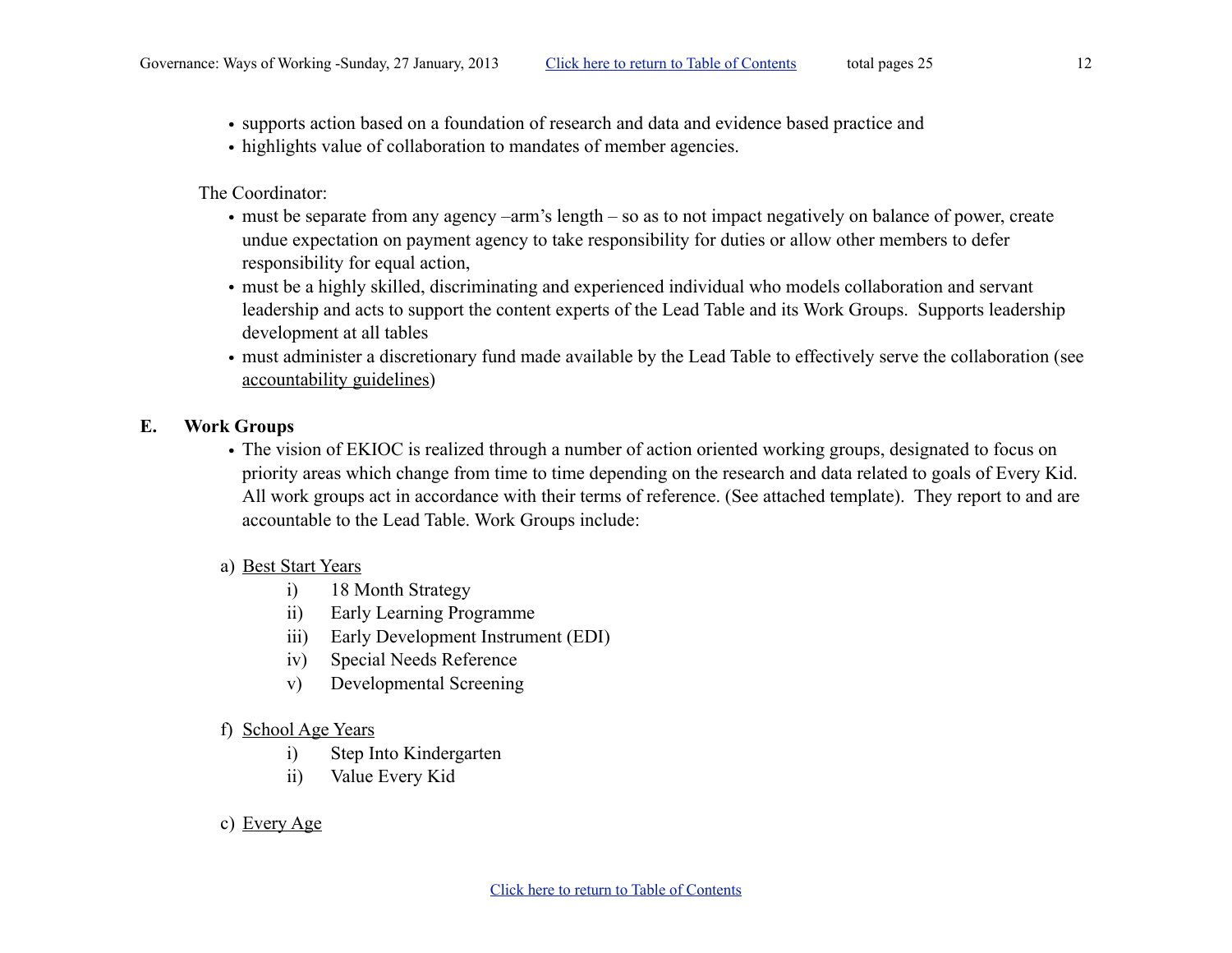- <span id="page-12-0"></span>i) Recreation -Making Play Possible
- <span id="page-12-1"></span>ii) Assets
- <span id="page-12-2"></span>iii) Triple P
- <span id="page-12-3"></span>iv) Transportation
- <span id="page-12-4"></span>v) Read to Every Kid
- <span id="page-12-5"></span>vi) Service Coordination
- <span id="page-12-6"></span>vii) Child and Family Centres
- <span id="page-12-7"></span>viii) Mental Health
- <span id="page-12-8"></span>ix) Autism Spectrum Disorder (ASD)
- <span id="page-12-9"></span>x) Youth Engagement,

#### <span id="page-12-10"></span>k) Other??

#### <span id="page-12-11"></span>**F. Integration Index**

#### **G. Consensus Decision Making Guidelines**

- <span id="page-12-12"></span>• Presentation and discussion of the item
- Formation of a recommendation
- Concerns/reservations heard and determination if consensus is achieved
	- Modification or re-wording of recommendation may be made if a change addresses concerns/reservations
- Call for consensus of members present in the specific group
	- If chair and group determines there are insufficient members present to achieve consensus item may be deferred to next meeting or to an online method that respects the above guidelines

Options available

- consensus (with or without reservation) Members actively state their agreement with the recommendation so as to avoid interpreting silence or inaction as agreement.
- Members may wish to declare a reservation while still being willing to let the recommendation go forward.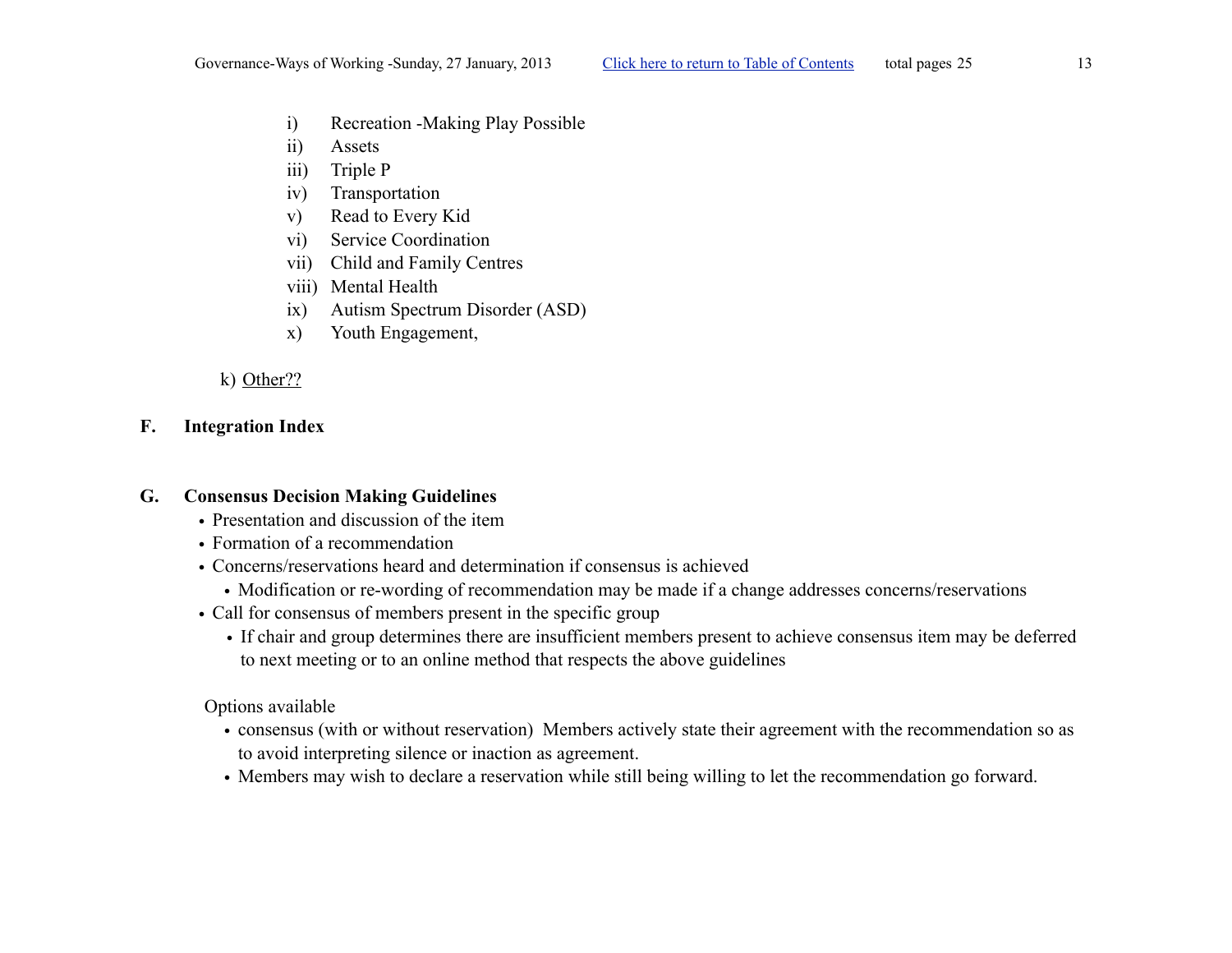- standing aside may be declared by a member who has serious disagreement with a recommendation or who feels incapable of understanding or participating in the recommendation but is willing to let the recommendation move forward.
- No consensus. Recommendation dismissed

#### <span id="page-13-0"></span>**H. Communication Flow**

*Processes for communication are designed with intent to ensure transparency of actions and information re those actions and activities. It makes clear the standing invitation to all to take a seat at the empty chair at any table of Every Kid.*

*Communication processes and procedures serve to ensure transparency:*

- at all meetings as well as
- between meetings through posting of all meeting announcements, agenda, meeting notes on website, through email, through expanding use of social media and work of coordinator and facilitators.

### **I. Risk Management**

<span id="page-13-1"></span>EKIOC members participate in a collaborative table supported by a wide range of community organizations. Members understand that risk associated with activities of EKIOC cannot be eliminated completely. The Risk Management Policy of EKIOC is to adopt best practice in the identification and mitigation of risks, to ensure that they are either eliminated or reduced to an acceptable level.

Our Risk Management objectives are to:

- Integrate Risk Management into the culture of EKIOC.
- Manage risk in accordance with best practice.
- Consider legal compliance as an absolute minimum.
- Anticipate and respond quickly to social, environmental and legislative change.
- Prevent injury and damage and reduce the cost of risk.

These objectives will be achieved through the Coordinating and Planning Committee within our organizational structure which acts in an advisory and guiding capacity and which is accessible to all members and advises related to: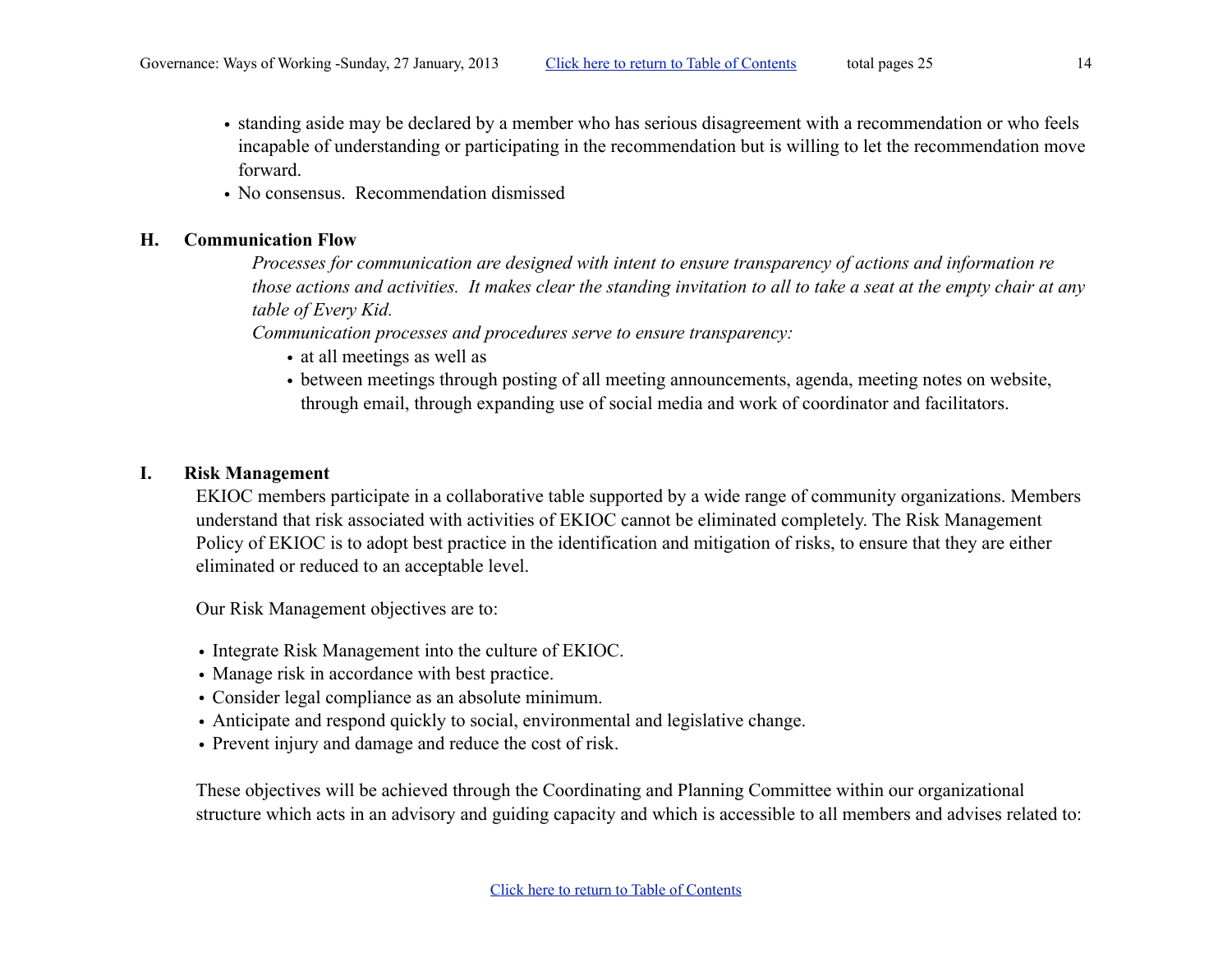<span id="page-14-2"></span>Providing an orientation to EKIOC process and risk awareness to all new members of EKIOC Including Risk Management as one of the implications to be considered in every report. Ensuring that appropriate insurance coverage exists and is documented for all events and for coverage of all staff by appropriate member organizations (Insurance certificates) Adopting processes, which demonstrate that Risk Management principles are being applied across the whole organization. These include but are not limited to the orientation process for new members, signing of appropriate confidentiality and conflict of interest forms etc. Maintaining effective communication and involvement of all staff and members.

## **J. Memorandums of Understanding With Other Coalitions**

- <span id="page-14-0"></span>• Community Justice Partners
- Safe Communities
- Healthy Communities
- Student Support Leadership

# <span id="page-14-1"></span>**K. Advocacy**

*"Advocacy is not a skill, nor is it an intervention strategy or practice tool. Advocacy is a lifestyle. To be an effective Advocate, the principles and values of Advocacy necessarily permeate everything you do. They are integral to your sense of self, your identity and how you conduct your life" (Ontario Advocate for Children and Youth)*

**Every Kid's advocacy role** is one of taking action by speaking out against injustice and the abuse of rights, with and on behalf of children, youth and/or their families. It aims to target, provoke and influence change which results in decision makers altering current or creating new policies and practices that promote equality and reduce suffering. Advocacy

- may involve empowering children, youth or their families to act on their own behalf.
- may be systems level advocacy, advocacy initiatives in the context of organizations/agencies or community that will influence programs and practices to benefit children/youth. When it is clear that policies and practice interfere with the quality of life and development of children and youth, then systemic advocacy is required. It may involve sharing resources to collaboratively provide or enhance services that better ensure the individual child or youths basic rights and developmental needs.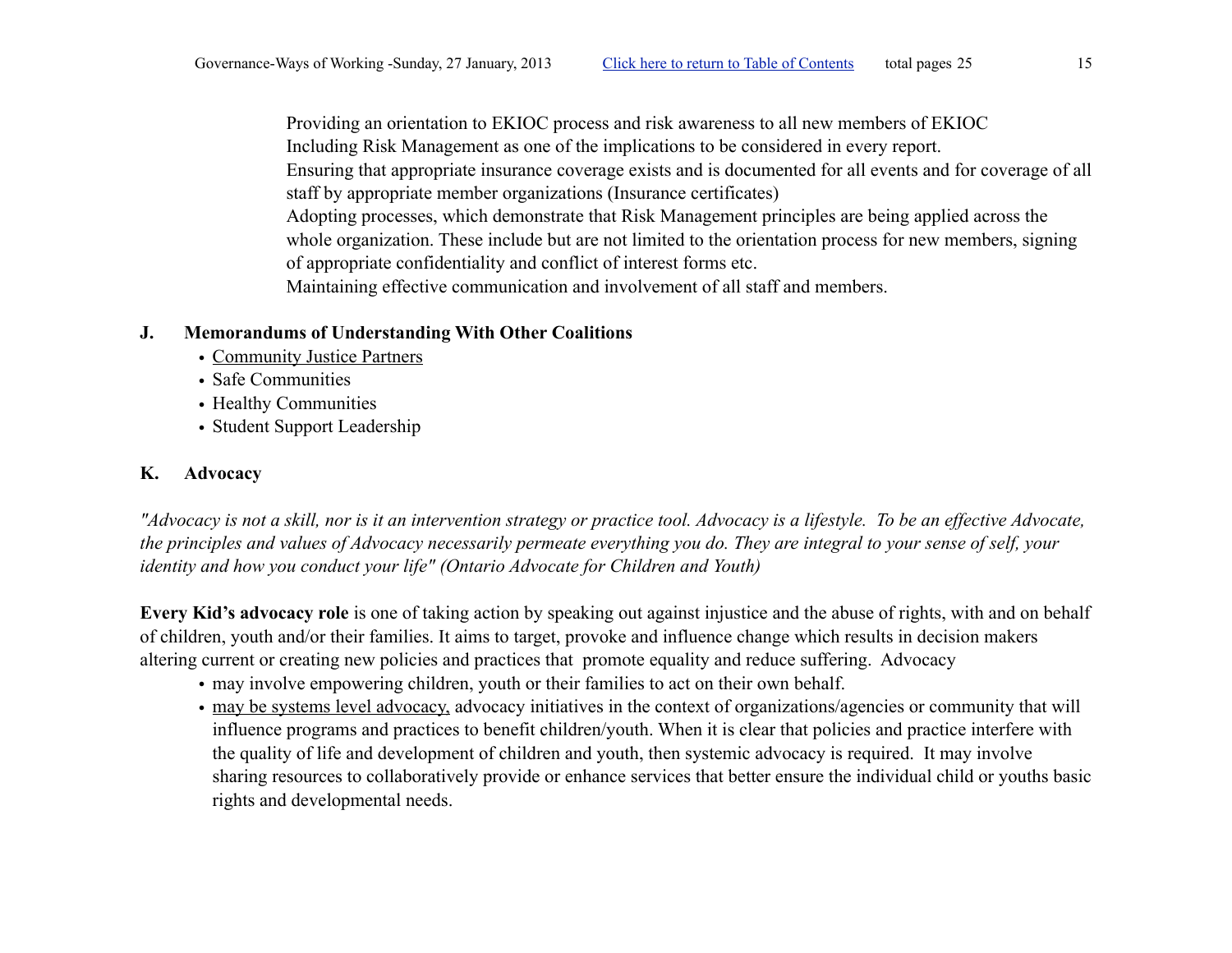- may actively mobilize social, economic and legal resources for the purpose of ensuring the individual child's basic rights and developmental needs (including those related to home, community and school).
- may be policy advocacy involving strategies and initiatives which target changes to policies and legislation. in attempt to establish new policies, improve existing policies or challenge the development of policies that diminish resources and opportunities for children and youth. It usually seeks to engage various sectors of the government which includes: public servants, bureaucrats, political appointees, elected officials and legislators.

**note**: the Canada Income Tax Act prohibits charitable organizations from engaging in advocacy if this activity constitutes *more than 10 per cent of their total work*.

#### <span id="page-15-0"></span>**L. Financial Processes -***From Priorities to Allocations*

#### **Overview**

Lead: Co-Chairs: -Coordinator **Date:** July

**Purpose:** Identify, for April 1 to March 31 of upcoming year, an annual process that:

- identifies Every Kid priorities
- establishes budget for coordinator of shared action of Every Kid,
- communicates primary priorities for external funding available through the Community Court Criminal Fund (CCCF),
- allocates CCCF funds available each for dispersal April 1 and
- effectively and efficiently evaluates intended outcomes of funding allocations

#### **Activities Ongoing**

Actions by work groups focused on identified priorities Actions by funded groups focused primarily on identified priorities

#### **Resources to be Allocated**

In-kind contributions of staff time and resources by member organizations and individuals, CCCF, Ministries' funding, grants received, resources from collaboration with other coalitions

#### **Project Stakeholders and Partners**

Internal: organizations and individuals listed as part of Every Kid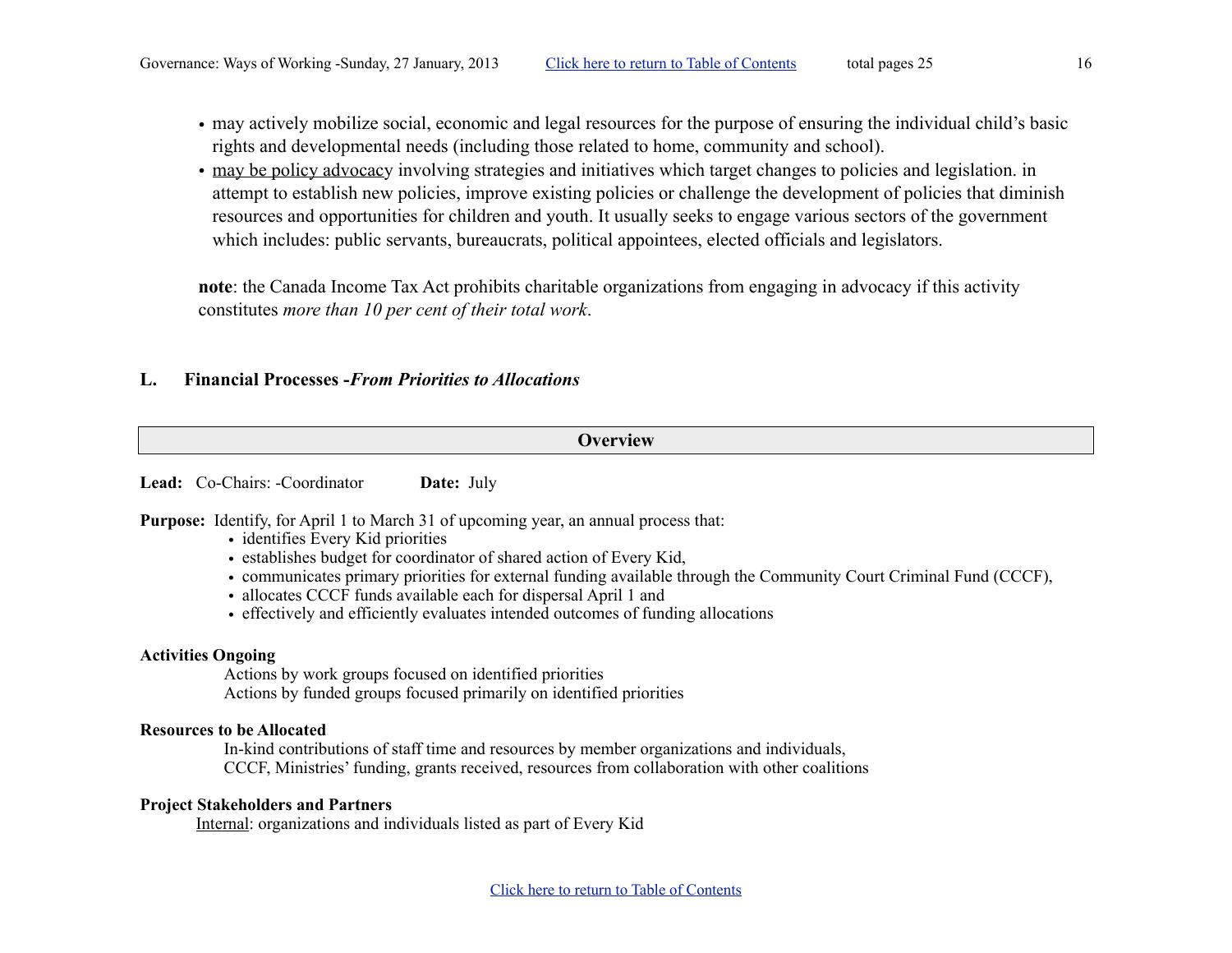External: children, youth, parents and citizens of Leeds and Grenville, Safe Communities, Healthy Communities, Community Justice Partners, Student Support Leadership Initiative, citizens and organizations of Leeds and Grenville, Ontario Ministry offices,

**Workgroup members (2012) : Tom Jordan, Linda Chadwick, Dixie O'Reilly, Jane Hess, Bob Pickens, Sue Poldervaart, David Huether, Kevin Kapler, Keith McPhee**

**Start date: Immediate Deadline: March 31, Reporting: on-going to Lead Table and community through Coordinator**

| <b>Components of overall Allocation Process:</b><br>responsibility                                         |       |     |      |                         | Augu | Septe | Octo            | Nove | Dece | Janu | Febr | Marc |
|------------------------------------------------------------------------------------------------------------|-------|-----|------|-------------------------|------|-------|-----------------|------|------|------|------|------|
|                                                                                                            | April | May | June | July                    | st   | mber  | ber             | mber | mber | ary  | uary | h    |
| 3-5 year Strategic Plan Review/Amendment                                                                   |       |     |      | $\overline{I^{st}}$ Wed |      |       |                 |      |      |      |      |      |
| Lead Table                                                                                                 |       |     |      |                         |      |       |                 |      |      |      |      |      |
| Annual Plan<br>re-affirm past priorities<br>identify new priorities                                        |       |     |      |                         |      |       | $I^{st}$<br>Wed |      |      |      |      |      |
| Lead Table                                                                                                 |       |     |      |                         |      |       |                 |      |      |      |      |      |
| Coordination Budget developed<br>coordinator                                                               |       |     |      |                         |      |       |                 |      |      |      |      |      |
| Budget and plan (April 1 to March 31) plan developed for re-affirmed priorities<br>Work group /coordinator |       |     |      |                         |      |       |                 |      |      |      |      |      |
| Work group established for new priorities identified<br>coordinator                                        |       |     |      |                         |      |       |                 |      |      |      |      |      |
| Start up budget and plan (April to March 31) developed<br>Work group /coordinator                          |       |     |      |                         |      |       |                 |      |      |      |      |      |
| External call for Applications to CCCF (priorities of CCCF and Lead<br>encouraged)                         |       |     |      |                         |      |       |                 |      |      |      |      |      |
| Budget/CCCF committee<br>of Lead Table                                                                     |       |     |      |                         |      |       |                 |      |      |      |      |      |

<span id="page-16-0"></span>**Timelines**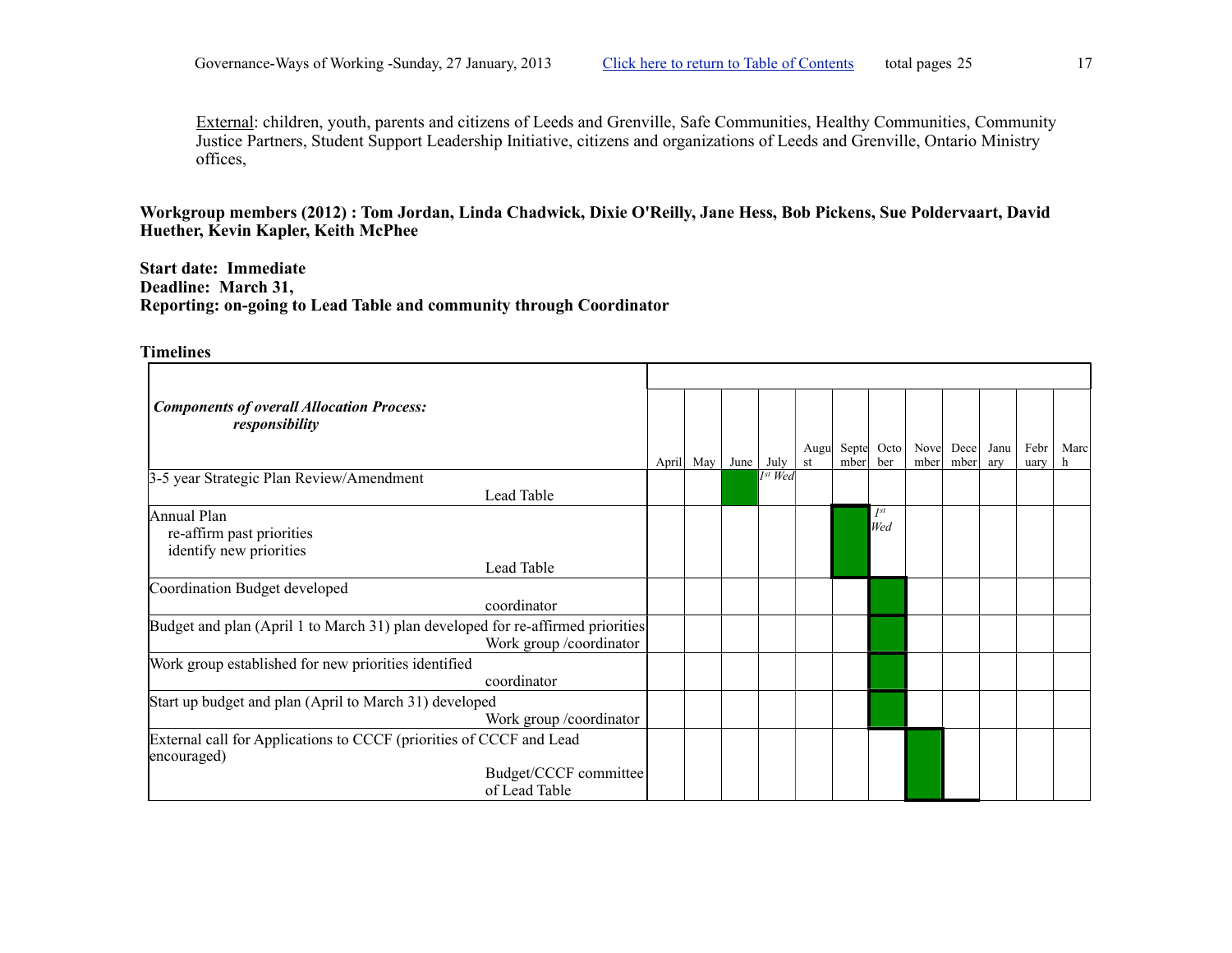| Workshop for applicants                                                         |                                        |        |  |  |              |  |  |             |
|---------------------------------------------------------------------------------|----------------------------------------|--------|--|--|--------------|--|--|-------------|
|                                                                                 | Budget/CCCF<br>committee / coordinator |        |  |  |              |  |  |             |
| External Applications received February 1                                       |                                        |        |  |  |              |  |  |             |
|                                                                                 | coordinator                            |        |  |  |              |  |  |             |
| Recommendations to Lead Table by first Wednesday in March re:                   |                                        |        |  |  |              |  |  |             |
| <b>Coordination Budget</b>                                                      |                                        |        |  |  |              |  |  |             |
| <b>Budgets of Work Groups</b>                                                   |                                        |        |  |  |              |  |  |             |
| Applications recommended for approval                                           |                                        |        |  |  |              |  |  |             |
|                                                                                 | Budget/CCCF                            |        |  |  |              |  |  |             |
|                                                                                 | Committee                              |        |  |  |              |  |  |             |
| Budget approval and approval recommendations re: CCCF grants to be<br>allocated |                                        |        |  |  |              |  |  | Jst <br>Wed |
|                                                                                 | Lead Table                             |        |  |  |              |  |  |             |
| Transfer of funds to successful applicants                                      |                                        | 4pr. . |  |  |              |  |  |             |
| Interim evaluative reports received from:                                       |                                        |        |  |  | ????         |  |  |             |
| Work Groups                                                                     |                                        |        |  |  | ????<br>???? |  |  |             |
|                                                                                 | Budget/CCCF committee                  |        |  |  |              |  |  |             |
| Interim evaluative reports received from:                                       |                                        |        |  |  | Oct i        |  |  |             |
| external grant recipients applying for second year of funding                   |                                        |        |  |  |              |  |  |             |
|                                                                                 | Budget/CCCF committee                  |        |  |  |              |  |  |             |
| Final year end report received from:                                            |                                        | lpr.   |  |  |              |  |  |             |
| Work Groups                                                                     |                                        |        |  |  |              |  |  |             |
|                                                                                 | Budget/CCCF committee                  |        |  |  |              |  |  |             |
| Final year end report received from:                                            |                                        | lpr. . |  |  |              |  |  |             |
| All external grants recipients                                                  |                                        |        |  |  |              |  |  |             |
|                                                                                 | Budget/CCCF committee                  |        |  |  |              |  |  |             |

# **Detailed Workplan For Annual Allocation/Budgeting Process**

| <b>Timeline</b>    | Task/Activity                       | Person Responsible     | <b>Progress</b> | <b>Completion Notes</b> |
|--------------------|-------------------------------------|------------------------|-----------------|-------------------------|
| final approval     | May/June with Strategic Plan Review | Coordinator and Chairs |                 |                         |
| July Lead<br>Table |                                     |                        |                 |                         |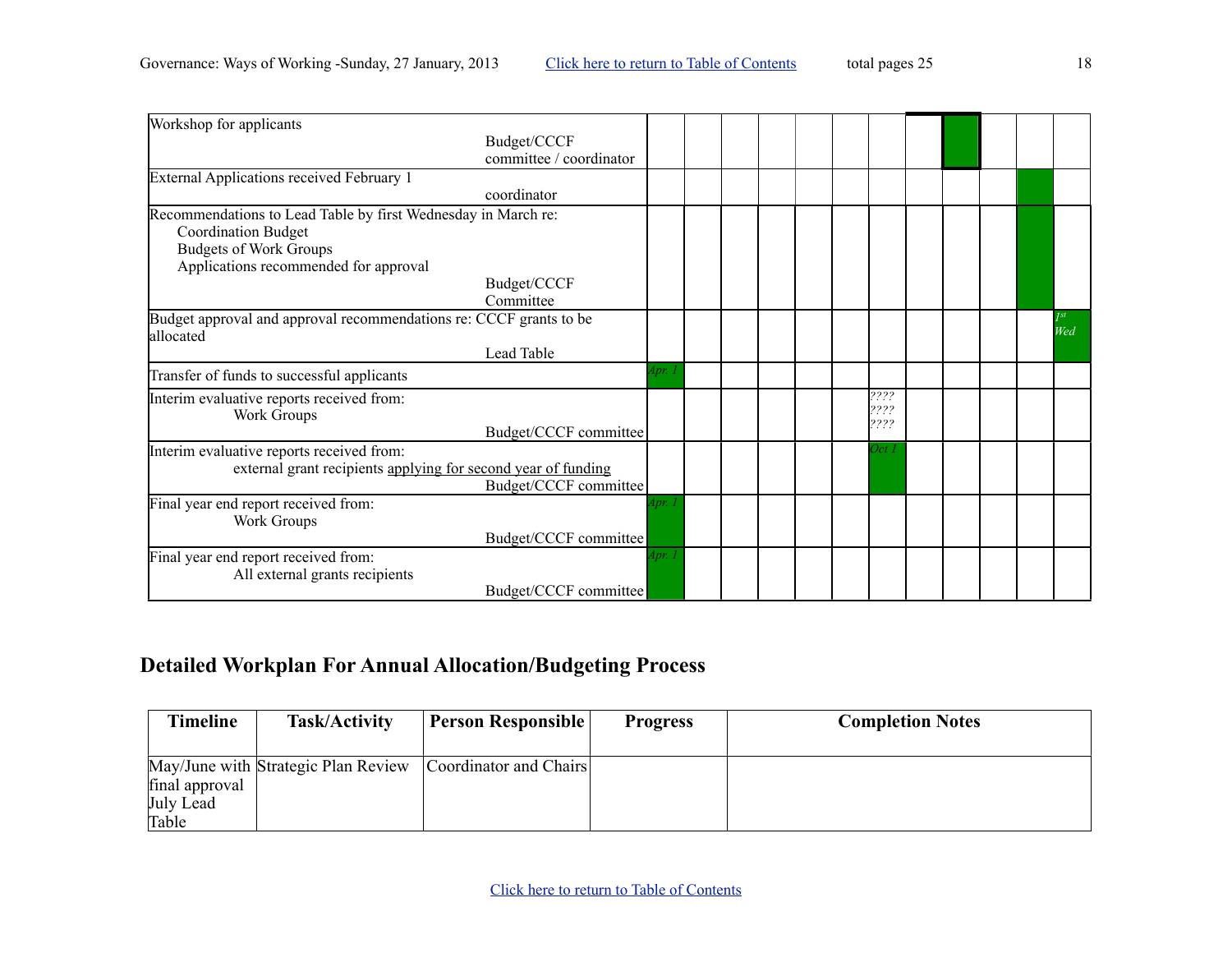| July/August   | Annual Plan | Coordinator and Chairs |  |
|---------------|-------------|------------------------|--|
| preparation   |             |                        |  |
| with final    |             |                        |  |
| approval of   |             |                        |  |
| priorities at |             |                        |  |
| September     |             |                        |  |
| meeting       |             |                        |  |
|               |             |                        |  |
|               |             |                        |  |
|               |             |                        |  |

**questions/comments to be addressed**

- **Please note that specific dates, especially those related to Lead Table, are critical. Though the top chart may show for example something being done in September if it is something that the Lead is approving in September and which requires a process then that process will happen in August or earlier and approval given first Wednesday of September.**
- • **Evaluation; it was mentioned but not built into the flow of our discussion Here it is included as a component with recommendation that workgroups and grant recipients submit some sort of normally simple evaluative report…unsure in context of rest of processes when this would best happen…made best guess with question marks.**
- •
- **In many projects both of these two charts would be included in a single Gantt Chart. Breaking them apart in this way may be wise since the first is sort of the skeleton of activity and the second adds the meat. Some might prefer to see this as one chart…which is not that difficult to do. …but our members may be more comfortable with the two separate charts.**
- **•**
- **this is not intended to be the final summary of what we came up with but rather a best attempt to capture the consensus.**
- •
- **this process will need to be expedited in this current year by using the September priority setting meeting to inform action and budget for year ending March 31, 2012 as well as year ending March 31, 2013.**
- • **Need guidelines for:**
	- **flow through member agencies-responsibilities, limitations)**
	- **amounts chargeable by member carrying out accounting (charged or donated in kind)**
	- **member funds and the budget alignment process for shared initiatives/actions**
	- **CCCF**
	- **donations**
	- **fund raising**
	- **sponsorships**
	- **grants,**
	- • **government resources/Ministry funds**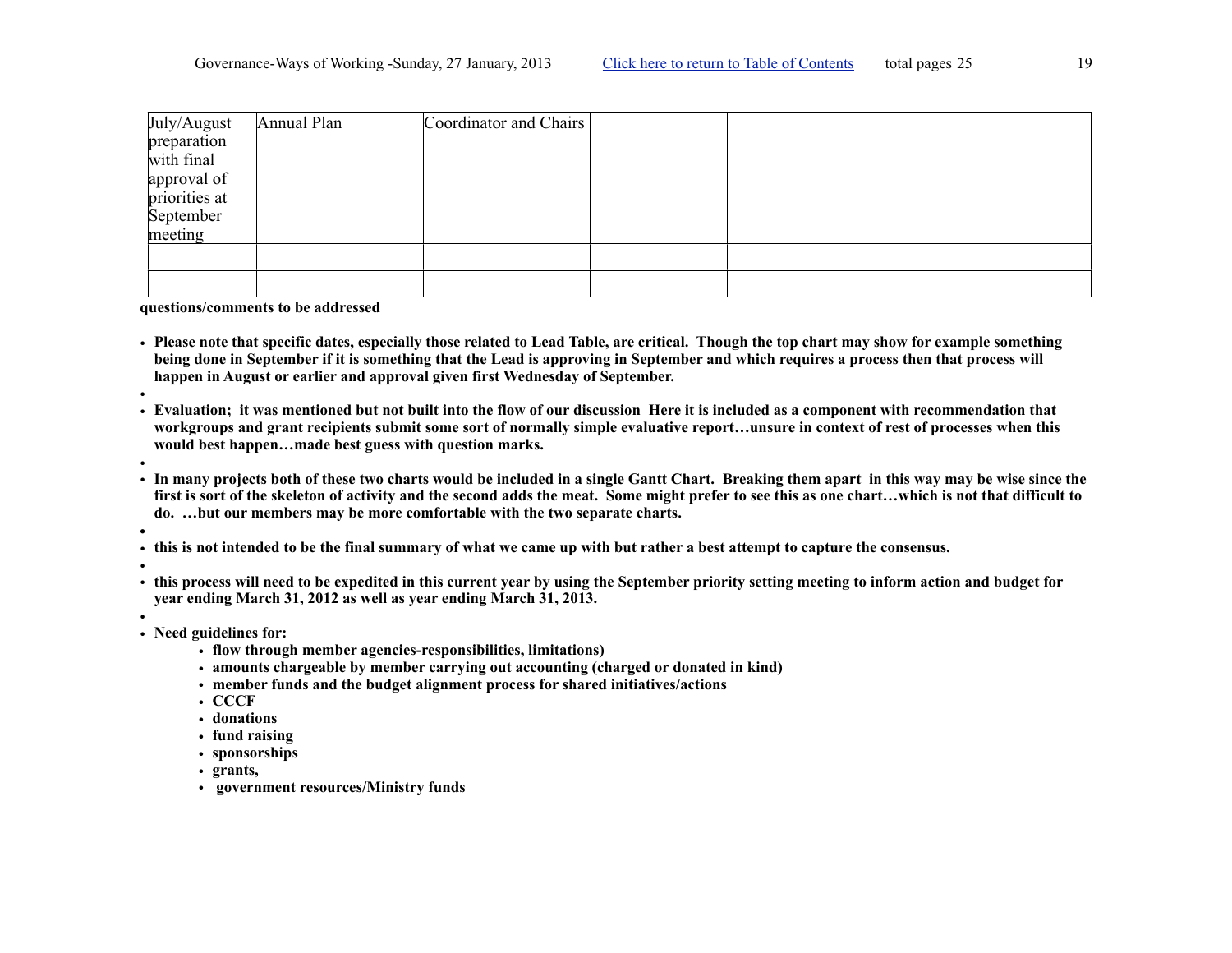## <span id="page-19-0"></span>**M. Graphic Model of Every Kid**



[Click here to return to Table of Contents](#page-0-0)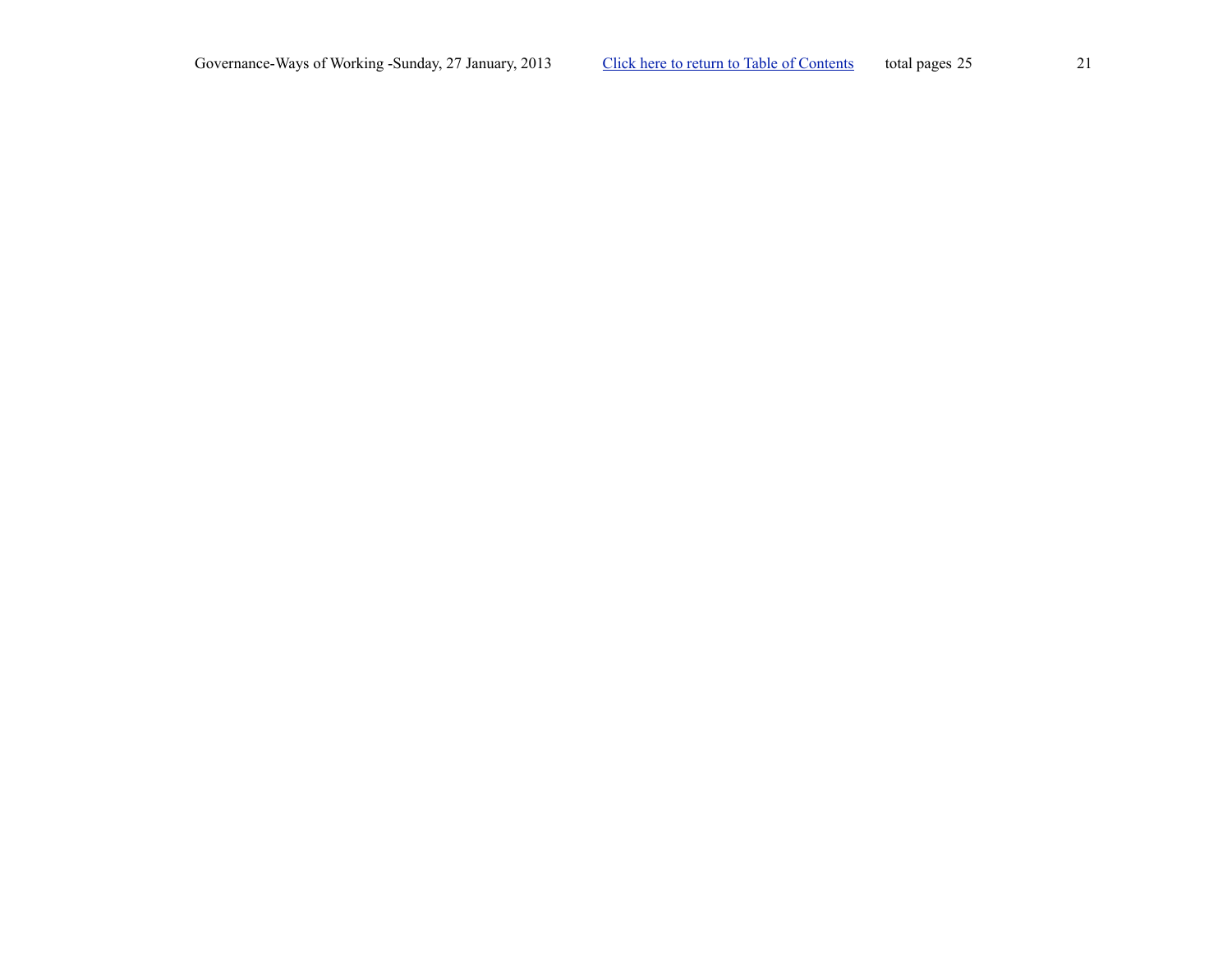#### <span id="page-21-0"></span>**N. The Rights of Children and Youth (Office of the Advocate for Children and Youth)**

#### KIDS HAVE THE RIGHT TO...

- $\triangleright$  Know and understand their rights.
- $\vee$  Be and feel safe.
- $\triangleright$  Be treated fairly no matter their race, sex, culture, religion, abilities, or sexual orientation.
- $\blacktriangleright$  Have a say about what happens to them and express their thoughts and feelings.
- $\triangleright$  Be properly fed, clothed and cared for.
- $\vee$  Go to school.
- $\triangleright$  Receive medical and dental care.
- $\triangleright$  Participate in social and recreational activities.
- $\triangleright$  Participate in their religion and culture and speak their language.
- $\blacktriangleright$  An interpreter if they are not being understood because of language or abilities.
- $\triangleright$  Reasonable privacy.
- $\triangleright$  Know and understand the rules, responsibilities and consequences.
- ✔ Talk privately with their lawyer, the Ombudsman, their Member of Parliament or an Advocate.
- $\vee$  Be told how to contact the Advocacy Office.

## If they are 12 or older, THEY ALSO HAVE THE RIGHT TO:

- ✔ Know that a decision is being made about them in court so that they can go there when it happens.
- $\triangleright$  Ask to have a review or an appeal of their placement.
- $\blacktriangleright$  Help make their plan of care.

If they are a young person charged with a criminal offence, THEY HAVE THE RIGHT TO: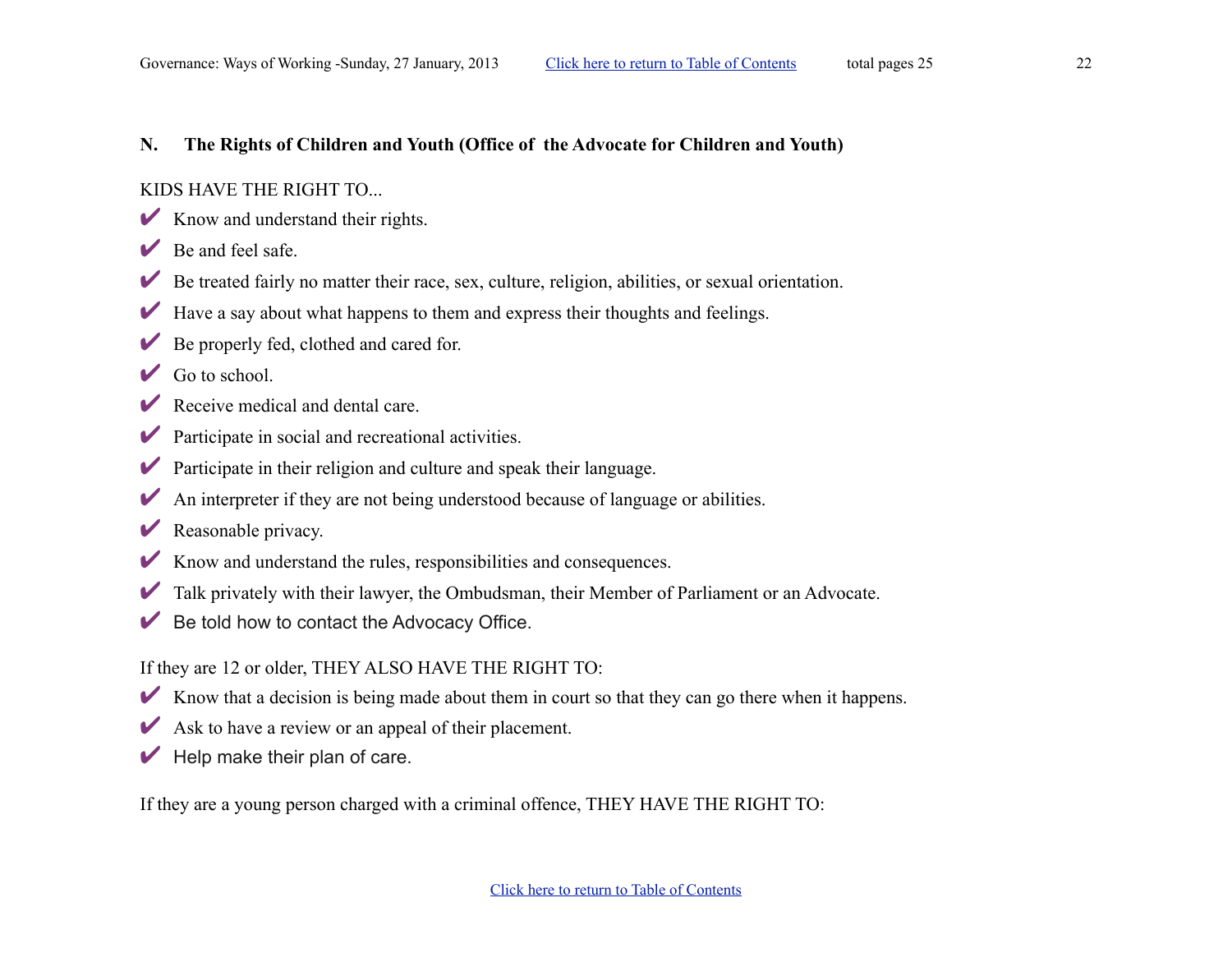- $\blacktriangleright$  Know why they are being arrested.
- ✔ Remain silent and contact a lawyer.
- ✔ Call a lawyer AND a parent or adult they trust. The police must give them a number for a lawyer.
- $\blacktriangleright$  They have the right to call their lawyer as needed.
- $\blacktriangleright$  Have a lawyer represent them.
- ✔ Ask for a Temporary Release (a day or weekend pass).
- ✔ Ask the Custody Review Board to review certain decisions regarding their care.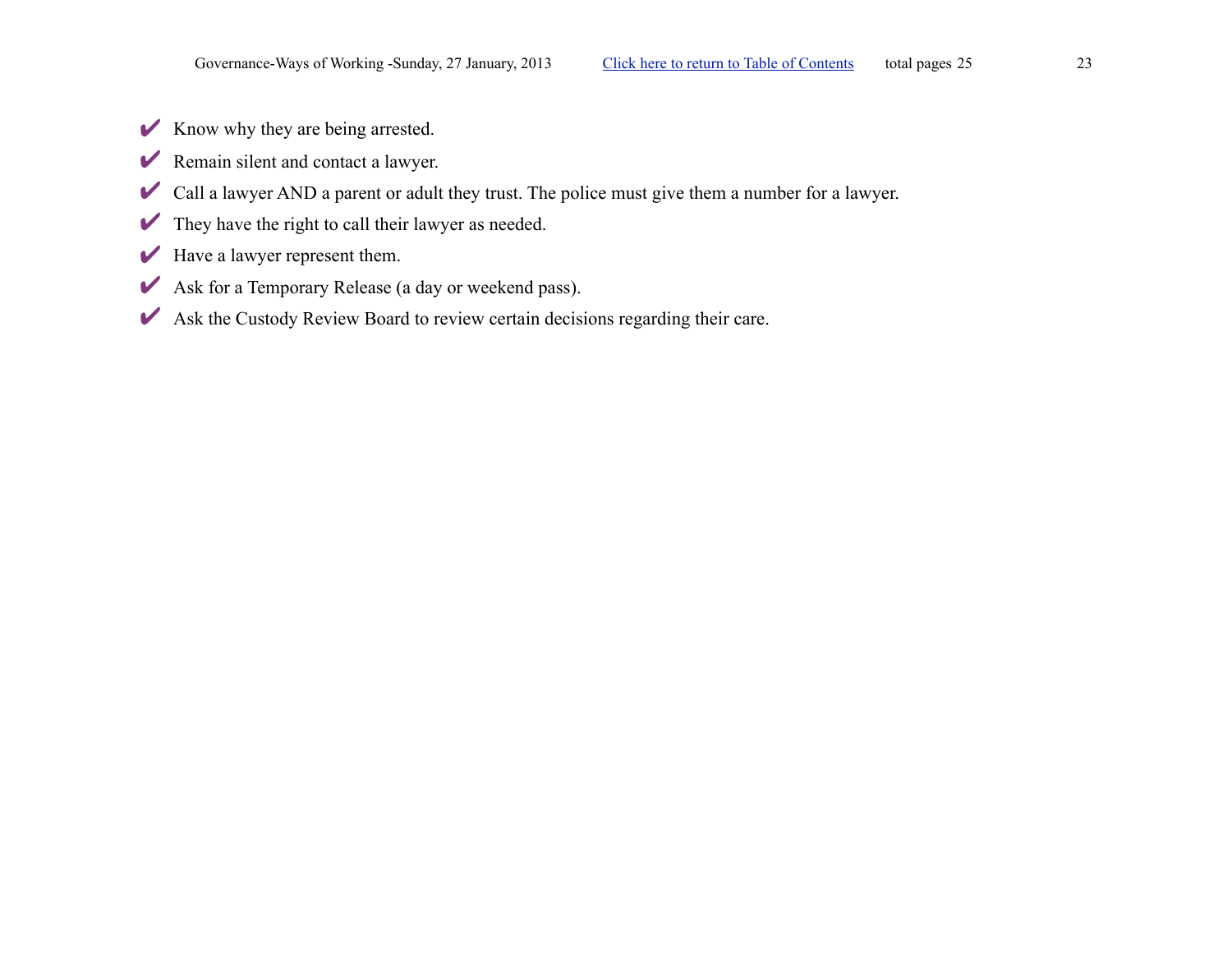## *Still to be dealt with and may need to be added to a previous section of appendices*

- how we work together including roles and responsibilities of partners
- clear statement that coordinator function resides outside the partners and for all regardless of the member making payment. supervision of coordinator resides with chair (applies to role of facilitator of work group as well) See [coordinator](#page-10-6)
- clear statement related to function of chair function as separate from role as member agency administrator and method off dealing with any challenge to this impartiality. (applies to role of work group chairs as well) …terms of office etc defined as well
- method of inviting new partners to be part of the collaboration and an exit method
- no legal incorporation will occur –as such fiscal and legal responsibility moves to each member on a project to project basis by agreement between those members involved in leading that specific Work Group

- strategic plan includes: Member Asset Map (need to figure out a way to do this in an honest/accurate/appropriate way that recognizes the ever-changing reality of member organizations...(question format for members to periodically review and share internal to their organization and external with other members)

> -a chart outlining how member wants to relate to collaboration strategic direction of member

the assets and core competencies member brings

what member can offer

where member can best be mobilized

(Not sure how to get at the assets and core competencies without developing a Where to Turn Directory. I agree that the more defined this section becomes, the greater the challenge of being flexible, and having the information current. could this be done in the appendicies? Include each organization's Mission Statement? And leave it at that)

for section 5 maybe Reflection Table (possible development of one? maybe include as a goal